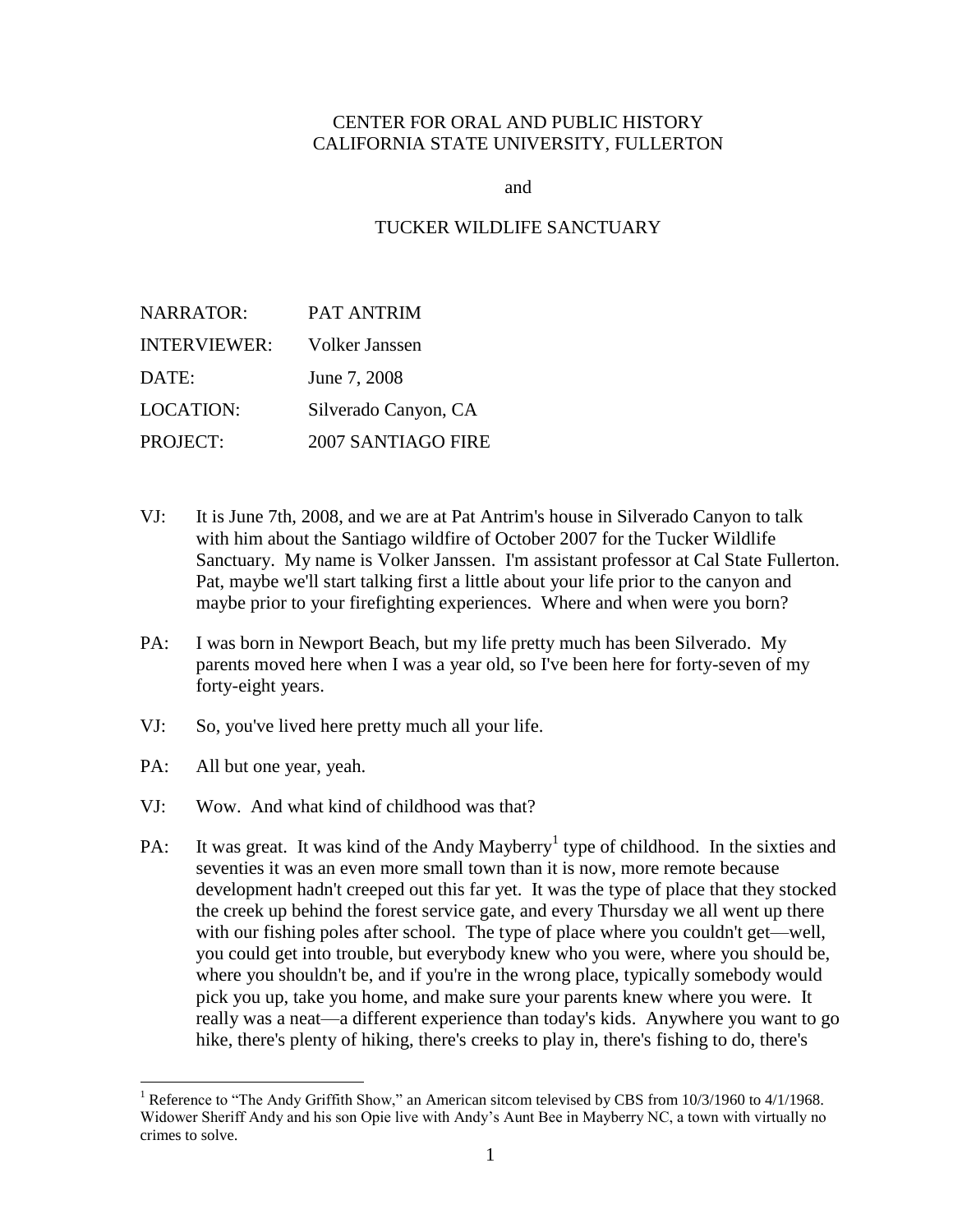bike riding, there's motorcycle riding, there's—it's kind of a unique small town in mega-Orange County growing up.

- VJ: What about your parents? What did your father do that you could live out here?
- PA: My father was a title escrow officer in Laguna Beach, so the commute from here to Laguna wasn't too far. And for a number of years, my mom was a stay-at-home mom until she got her real estate license, then she was a local real estate agent up here in the canyons. Obviously, just real local, so—
- VJ: Were they nature people?
- PA: No, they weren't. We moved out here primarily—when I was born I had underdeveloped lungs, and the doctors at Hoag Hospital said the moist climate wasn't going to be good for me, and they said either move to a higher altitude climate or move to the desert. And, fortunately, my parents didn't care for the desert very much, and they found this. It was close to where everything else that they did was, and it was high enough that it gave me a little bit drier climate instead of the moist sea air every day. And that's how they found it.
- VJ: And did that help your lungs?
- PA: Yeah. Oh, yeah. I haven't had any problems. I had childhood asthma as a kid, but no deficits or anything restricting me from anything, and—
- VJ: Well, it sounds like you had a real fun childhood. I mean, you were outdoors a lot, doing a lot of different things.
- PA: Mm-hmm. We were. At summertime we typically spent our entire summers outside. A couple of good friends of mine, we'd camp at each other's houses every—a week at our house, a week at his house. Sleeping bags out in the backyards instead of staying indoors. Of course, after we supposedly would go to bed, we'd go out and terrorize the neighbors, water balloon people's houses and knock on people's doors. You know, the ding-dong-ditch type of stuff. Typical kids stuff, but—In this canyon, we didn't have television until 1972. Cable TV wasn't a thing then and antenna reception didn't work. Computers weren't too prevalent yet. So, you had radio and you had your own entertainment, so you went and played, and you were creative, and you found things to do, instead of—you know, everything's right at your fingertips today.
- VJ: And you probably really got to know the natural environment here pretty well, right?
- PA: Yeah. As a kid you knew all the little nooks and crannies, you knew all the little side canyons, you knew the wildlife that was here. You couldn't necessarily name everything, but you kind of knew a lot about what this was.
- VJ: Any dangerous encounters with snakes or—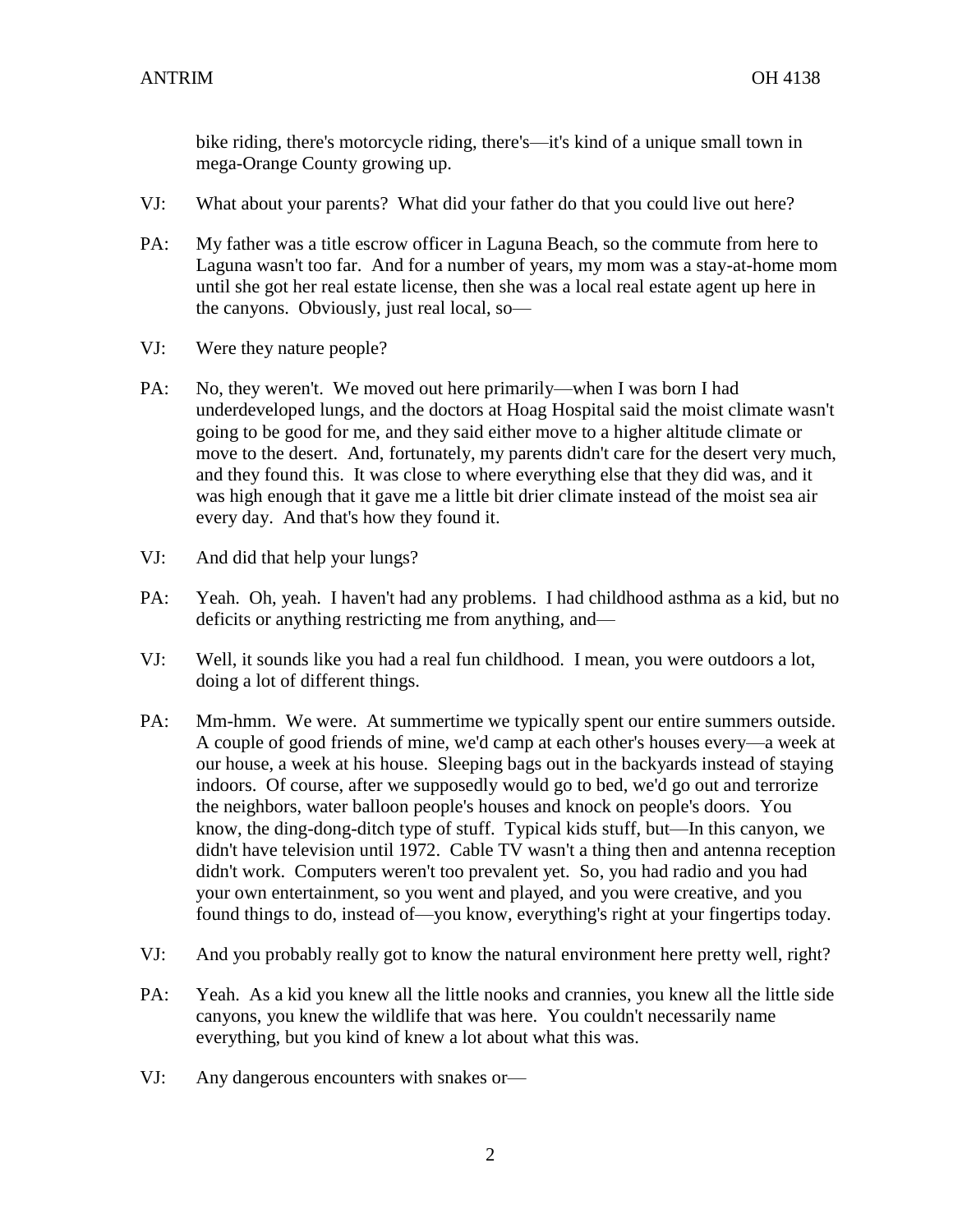- PA: No. Maybe rattlesnakes every so often, but nothing that you'd say, Oh, my gosh! Just normal day-to-day snake in the yard, and take care of it or move it or whatever. I've seen mountain lions, and we had a bobcat in our yard here a few days ago that walked by, but nothing of any consequence of fright, if you will. Just pretty basic coyotes are around. But we're in their area, so we kind of expect to see those things.
- VJ: Where did you go to school? That probably wasn't *that* close then.
- PA: Elementary school, I went to Silverado School out on Santiago Canyon Road, and then junior high and high school I went down in Orange. Santiago Junior High School and El Modena High School were my high schools. And we were bussed from here down to school and back.
- VJ: Were you sort of the exotic kids from the canyons in Orange then?
- PA: We were definitely canyon kids. We were recognized as being—I don't want to say different, but different. We were the canyon kids.
- VJ: How many of you were there on the bus?
- PA: It was full. It was a full bus. I don't know the exact numbers, but there was--it was a bus that transported the elementary kids to that school and then a separate bus that did the junior high and high school. But it was—I don't know, a school bus is about forty people? Whatever it holds. It was full, for both the junior high and the high school.
- VJ: There were a lot of kids in the canyon then?
- PA: Oh, yeah. And there still is. There's still a lot of kids that grew up here.
- VJ: Did you ever find a temptation to live somewhere out there? Going to school there you saw other kids growing up differently in a suburb. Orange was then a town that was growing pretty fast, right?
- PA: Yeah, it was. No. I've never had a desire to leave here. Obviously, I have a choice now, and I don't have a desire to go someplace that is so, um, like each other. I mean, even in some of the old areas of Orange there's still—you have your one square little block, or one little cubicle of area you have. Here, you've got a whole—even though we have lots, I couldn't tell you how far up that hillside my lot line goes. To me, that hillside, all the way back in the forest, is mine. That's what I stare at every day. So my yard kind of goes on as far as my eyesight can see.

The atmosphere here is still the type of place that the neighbors know where your key is for your house, if you even lock your door. They take care of the place if you're gone, or if they see something amiss they go, Hmm, that's not right, and they'll go and actually figure out what's going on, instead of many places that just don't do that. You barely know who your next door neighbor is in a lot of communities. And here, that's never the case. Here, you pretty much still know everybody. You know what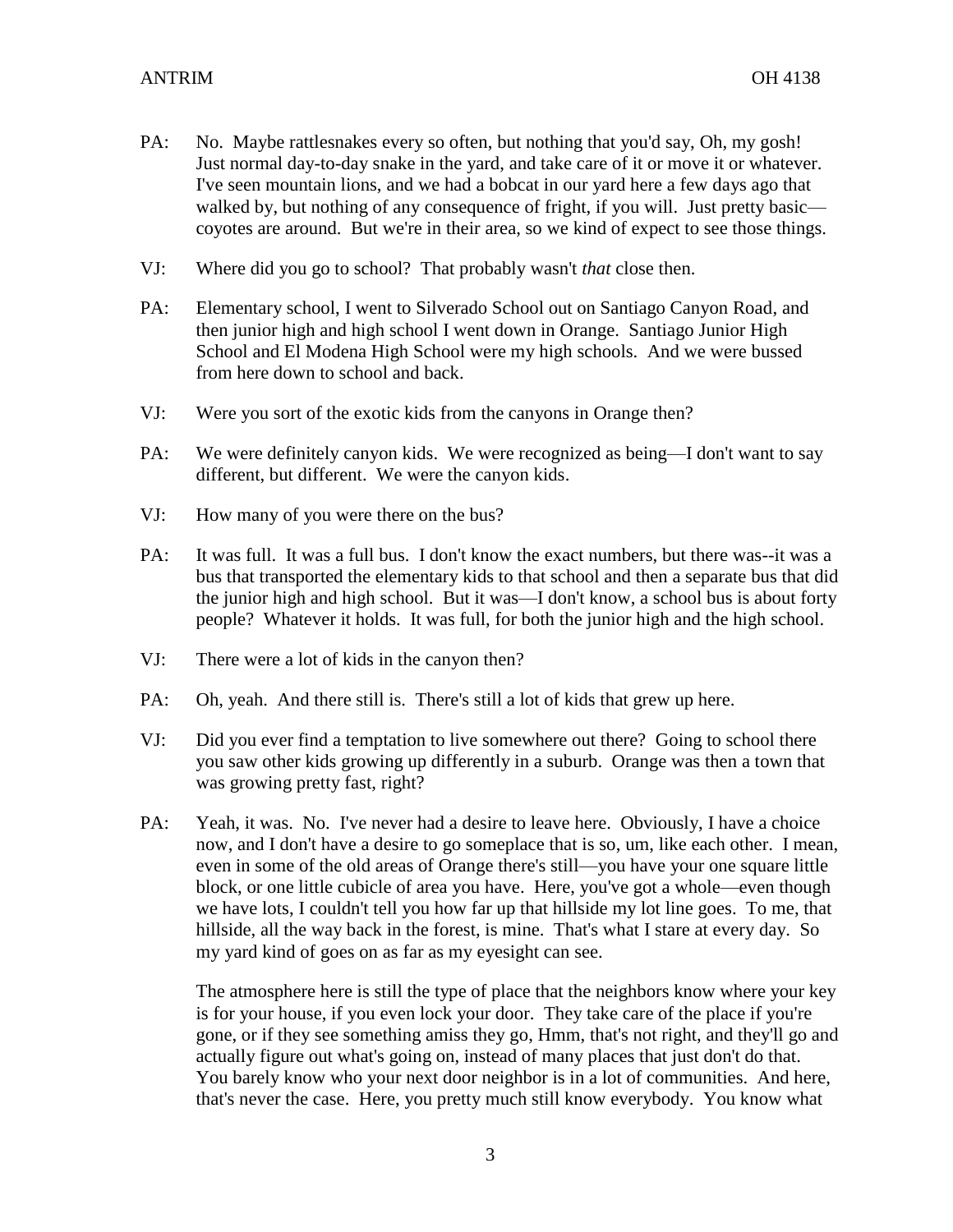everybody does, you know what their schedules are, you know when something's not right and you get involved, and you care about your neighbors.

- VJ: Is there anything you feel you might be missing that communities in the suburbs or in more urban areas have that you don't have, or you feel that's probably some—a disadvantage you find living with, but nonetheless that would be a disadvantage?
- PA: Convenience. Things here is a drive to anywhere. So the convenience. Down in Orange or in any other populated area, the store's right around the corner. Home Depot's right around the corner. Here, it's a planned event. If you're going to go do errands, you're going to spend a few hours running into town to do all your errands so you're not making five or six trips. It's a fifteen, twenty minute drive either way. So probably convenience is about the only thing. Even if you want to go out to dinner, it's still a decision to actually get in the car and go drive someplace for twenty minutes, half hour to go somewhere, versus right around the corner type of thing, so-- But that doesn't really seem like it's missing to me. Sometimes the convenience would be nice, but there's much more on the positive side of things than the negatives as far as being out in an area like this.
- VJ: Were you dying to get licensed to drive when you were sixteen?
- PA: Isn't everybody? (laughs) Aren't all sixteen-year-olds dying to get their driver's license? Um, yeah, I was. And I did. And my parents got me a car, and a lot of kids up here the same thing. They get a car when they're old enough so that they can get themselves around a little bit. In school it's a little bit challenging to participate in a lot of the after-school activities. The school bus came once to bring you home, and if you're not on the bus your parents have to pick you up, or it's a long walk. So, there were a lot of things in school that I didn't get to participate in because I would have had no way to get home.
- VJ: Sports?
- PA: Sports, yeah. Primarily that. And just all the different activity clubs that you have in high schools. Most of that stuff is after school hours, and because my parents didn't work that way. I mean, from Laguna Beach coming all the way out to Orange would have just been—my dad wasn't going to do that. Until I was old enough to have a car and drive myself I didn't get to do much of that. And then by that time, my interests were already starting to get into the fire service and I—so, rather than go down to the school activity things, I was in the ROP [Regional Occupation Program] program for fire science and doing things with the Orange City Fire Department at an early age, and tried to start getting myself planted for what I wanted to do in this world.

[0:10:31]

- VJ: So you already knew in high school that you wanted to be a firefighter?
- PA: Mm-hmm, I did. I knew when I was, gosh, probably twelve, thirteen years old.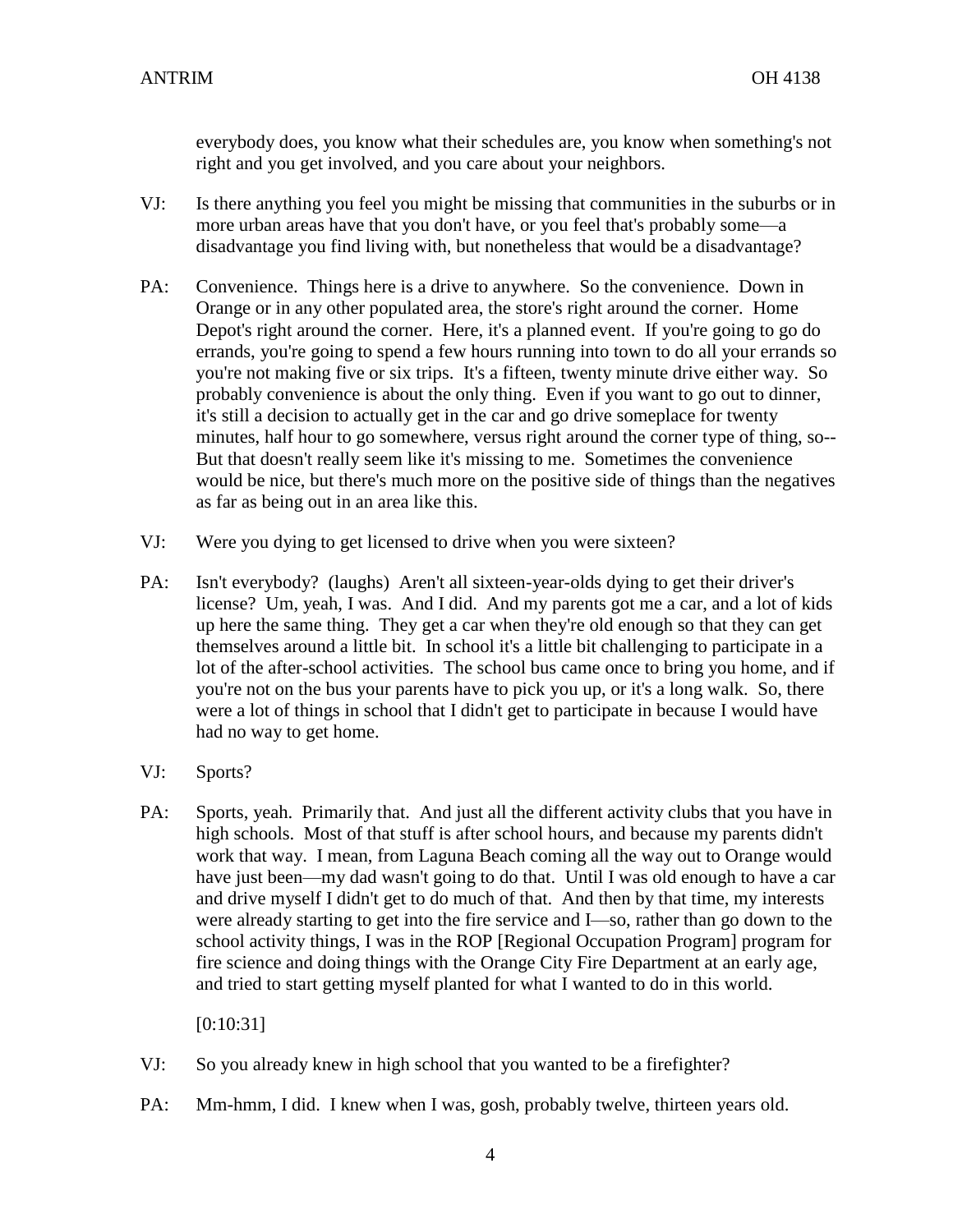## ANTRIM OH 4138

- VJ: So you're living your boyhood dream.
- PA: I really am, yeah.
- VJ: Where did you get that dream from? Was that from experience with fire risk out here in the community, or did that come from somewhere else?
- PA: It came from here. The—back then, the volunteer fire department, which is now part of the Orange County Fire Authority Reserve Program, when they had an incident, there was an air siren that would call the volunteers to the fire station, and you could hear that air siren throughout the canyon. And as a kid, you would hear the siren go off and run outside to see which way the fire truck went. And it was all of our neighbors who were the firefighters who would jump in their cars and run to the fire station, then come back, and that was just something that always just marveled me and just kind of, like, Wow, that's just really cool, to see the engine go by and have my next door neighbor on the back of it waving at me type of thing. I decided I want to do that. When I grow up I want to be one of them. So, yeah, I really am living my childhood dream.
- VJ: You are sort of a community hero as a firefighter. So it's one of the appeals of the job? I'm sure there's much more to it.
- PA: Yeah. People, I think, look at firefighters that way. I don't feel that, but I think that's how a lot of the population feels. But as one, I don't feel that personally. I feel that that's what we're supposed to do.
- VJ: Training for firefighting, and already during your high school years, right? Were there parts of the job you thought, That's not what I anticipated? Any surprises?
- PA: No, there weren't. Everything that I've been involved with and all the things I've learned have just all been more kind of like, Wow! instead of, Oh, I didn't think that would be like—Wow! that's really cool, that's really interesting, neat, that's exciting to know. There's just an overwhelming amount of knowledge you can gain and different avenues you can explore, from the medical aspect, to hazardous materials stuff, to wild land, to urban search and rescue to—I mean, just pick a field and almost somewhere there's that specialty in the fire service. I never really have found something that turned me away.
- VJ: Did you immediately become active in firefighting here in the canyon, or did you also work elsewhere in Orange County? Did you have responsibilities in Orange, or elsewhere?
- PA: Um—When I was fifteen, I was an Explorer Scout here in the canyon, through the Boy Scouts Explorer program with the fire department. When I was eighteen I got hired as a volunteer here. When I was finishing up my schooling at Santa Ana's Fire Technology Program at Santa Ana College, I got hired in 1980, when I was twenty, as a full-time firefighter. The City of Irvine was my first assignment as a full-time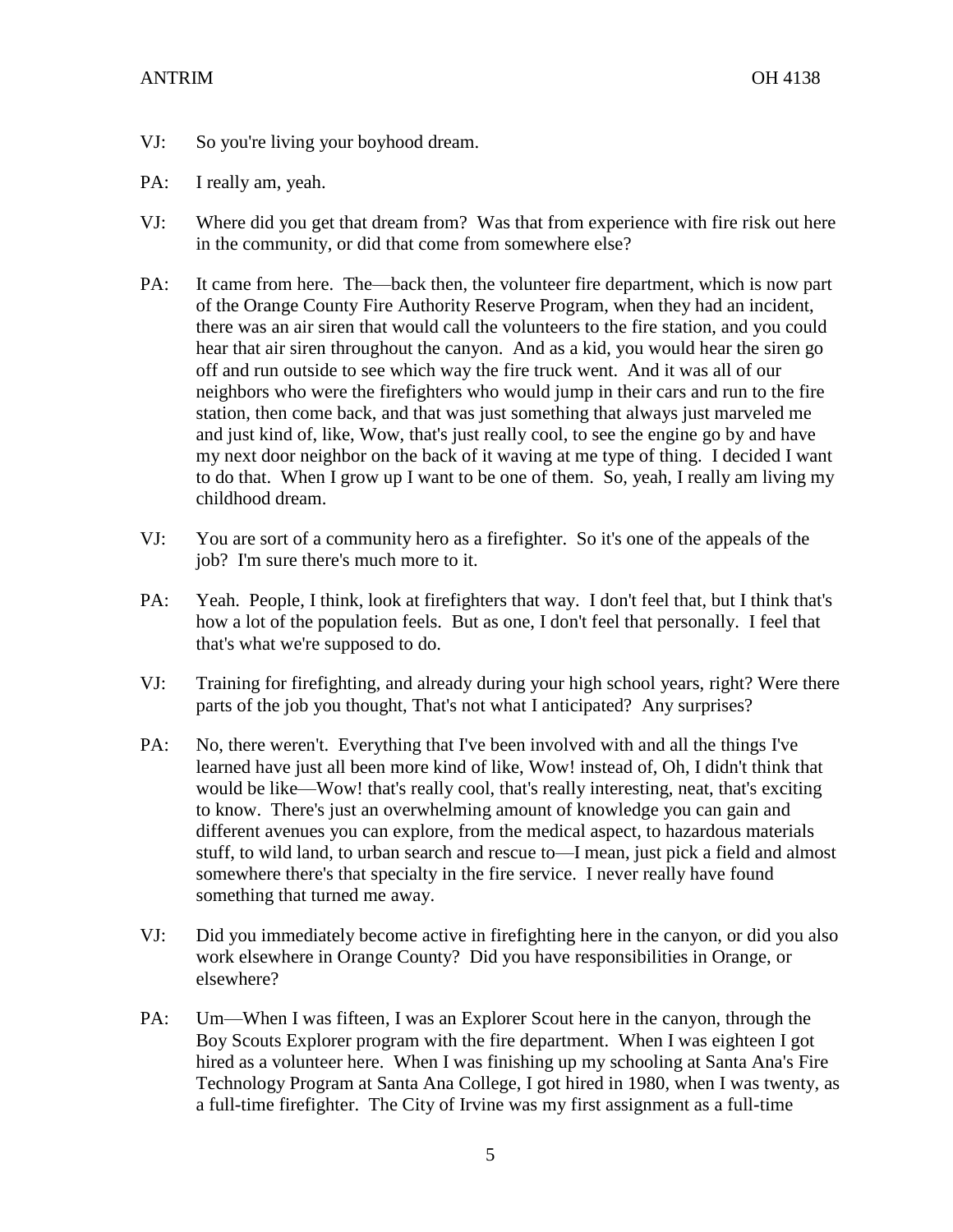firefighter, but I maintained my status here as a volunteer firefighter for eighteen years.

- VJ: That means that in the beginning you started fighting fires that weren't wildfires.
- PA: We did both. Because here, being a volunteer, I would respond to fires and to accidents and to calls here in the canyon when I wasn't on duty, and then at my career job in Irvine we would also respond as part of strike teams to wildfires throughout California, wherever they would send us to. So—so a little of both. I did both for quite a while.
- VJ: What are the different challenges—and I'm sure you can talk about this for hours, how a wildfire works and what a structural fire—we'll be talking about the dangers of the wildfires in a minute, but what are the particular risks or dangers of structural fires, which I'm sure you had to face on occasion while on assignment in Irvine.
- PA: The structural fire is really a fire that's already in a box. It's already, if you really think about it, really contained within a structure. The risks to us are that structure collapsing around us, and then what is inside that structure, what type of products, whether it be chemicals, cylinders, who knows. In homes, what people have in their houses, ammunition, just those type of—what's in the house itself, and then has the structure burned significantly that it's going to cause structure collapse, and obviously you don't want to be inside when it does collapse.

The biggest difference between structural fires and wildlife fires, the way I look at them, is every structural fire I've gone to, it really is already a contained fire. It's inside a structure. Our job is to keep it small and to keep it within that structure and not let it get to the one next door. Versus a wildlife fire, it's not in a box. It's raging on a hillside someplace and we're going to try to create a box by putting in fire lines or dozer lines or treating it with aircraft, or what have you, to make it—try to make it—to box it in and to try to confine it. Primarily, geography is the biggest difference, I think.

- VJ: Fighting fires here in Santiago Canyon and Silverado Canyon probably also meant educating people about fire risks.
- PA: Mm-hmm.
- VJ: Did you find that people generally were in tune with the risks of living here?
- PA: The majority, I think they are. I think the majority of people who live here understand the variety of risks that you have living in a canyon. Not only do we have the risk of the wildlife fires, we have risk of rock fall and mudslides, we have risk of flooding. There's a whole variety of risks there that are unique than living down in Orange or Mission Viejo. So—I think people are in tune to what those risks are. I don't think people are really surprised by—they don't have the deer in the headlights of, Oh, I didn't know that could happen up here.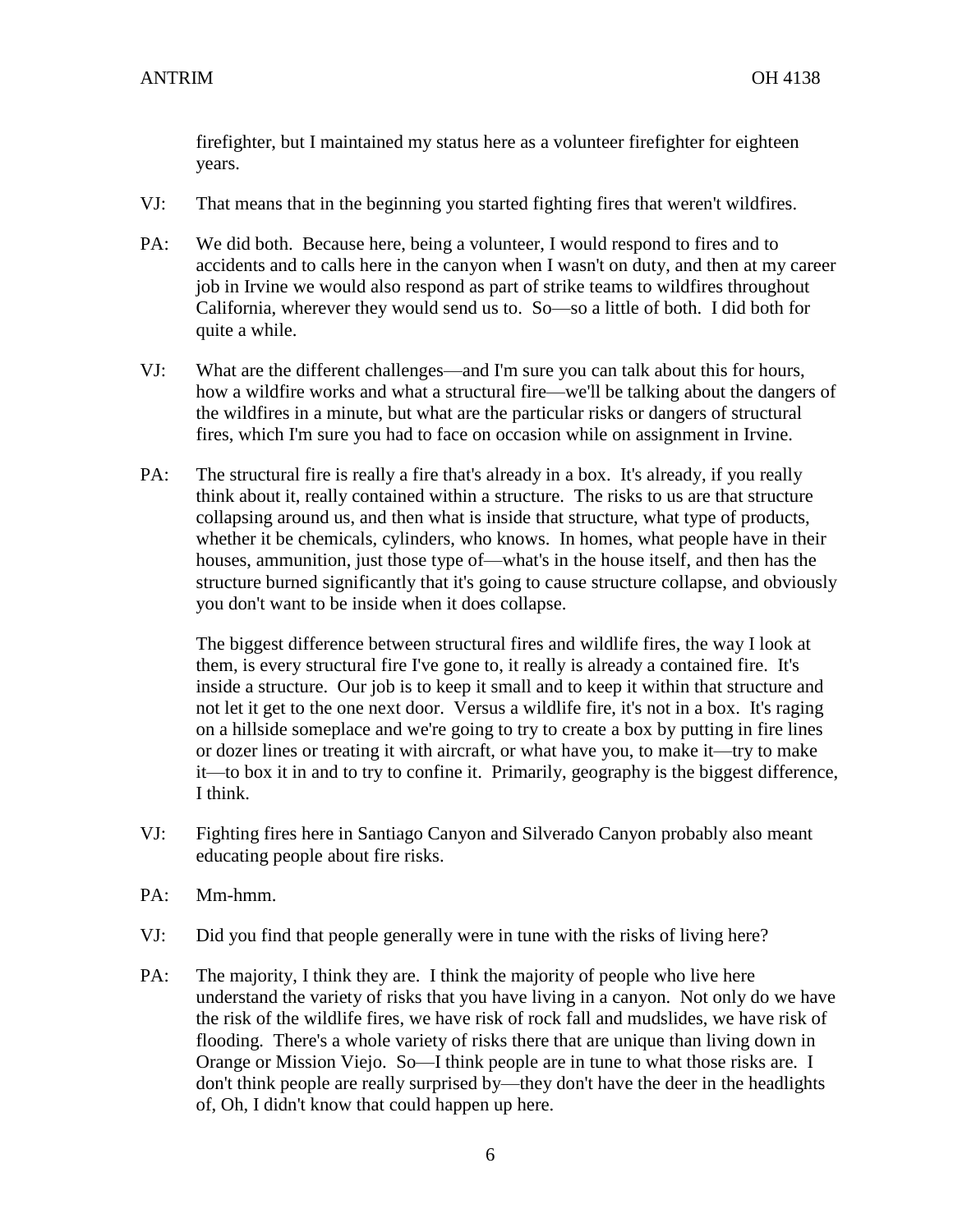But I think people are somewhat complacent to some of those risks. I think we have as a whole—in society we think it will never happen to *us*. It always happens to somebody but us. So I think we struggle with that a little bit, of actually accepting and acknowledging that we are the *us* that this stuff does happen to.

- VJ: Would you say that people here live more in tune with nature?
- PA: I think more aware of nature. Absolutely. I think people here are much more in touch with the weather conditions, the time of year that it is, those type of factors. And I think we pay much more attention to those things than maybe most people do. We're interested when it's going to be a two-inch rainstorm coming in. We're interested when it's going to be the Santa Ana winds. Um, maybe a little bit more than a—someone who doesn't live in a canyon community.
- VJ: In your firefighting career in Silverado Canyon, what were the most dramatic emergencies to which you have found yourself responding to?
- PA: Well, how do you mean dramatic?
- VJ: What were, for you, some of the most memorable moments where you had to go out on emergency service here in the canyon? Because the canyon doesn't burn down all that frequently. It hasn't burned down this time, either. But nonetheless, I mean, there are remarkable emergencies that happen here, and that they may still be sticking with you.
- PA: I think probably most of those are all people-related, because, you know, here, being a resident in the community and then being a volunteer in the community, most of the medical emergencies, other than traffic accidents, but many of the medical emergencies are your neighbors, that you're responding to one of your neighbor's house who—whatever happened, happened. So those stick out to me more than the house fires, the car fires, the brush fires. I remember all of them, but they weren't they weren't truly impacts, I guess would be a word, versus the close friend who just had the heart attack, and you went and did CPR on someone who not only was either a fellow volunteer firefighter with you, or what have you, but it was your neighbor, your friend, your Explorer Scout leader, whatever the case may be. So, I think for me, most of those I think are the people calls of all the different friends, and almost family, if you will, that you go to their house and hope for the best and do the best you can, and sometimes it doesn't always turn out real well.
- VJ: So you actually do a lot of those calls that actually are medical emergencies?
- PA: Uh-huh, yeah. The volunteers up here respond to any 9-1-1 service for EMS [Emergency Medical Services], fire, their basic life support status. The paramedic unit for here comes out of the city of Villa Park, so it's about, you know, fifteen, twenty minutes away. Until the last few years when they moved the career engine out to the mouth of the canyon, that engine was located out by where the toll road and Santiago Canyon merge. But even then, it wasn't a paramedic unit, so the paramedics were still quite a ways away. So the initial responders were volunteers, with CPR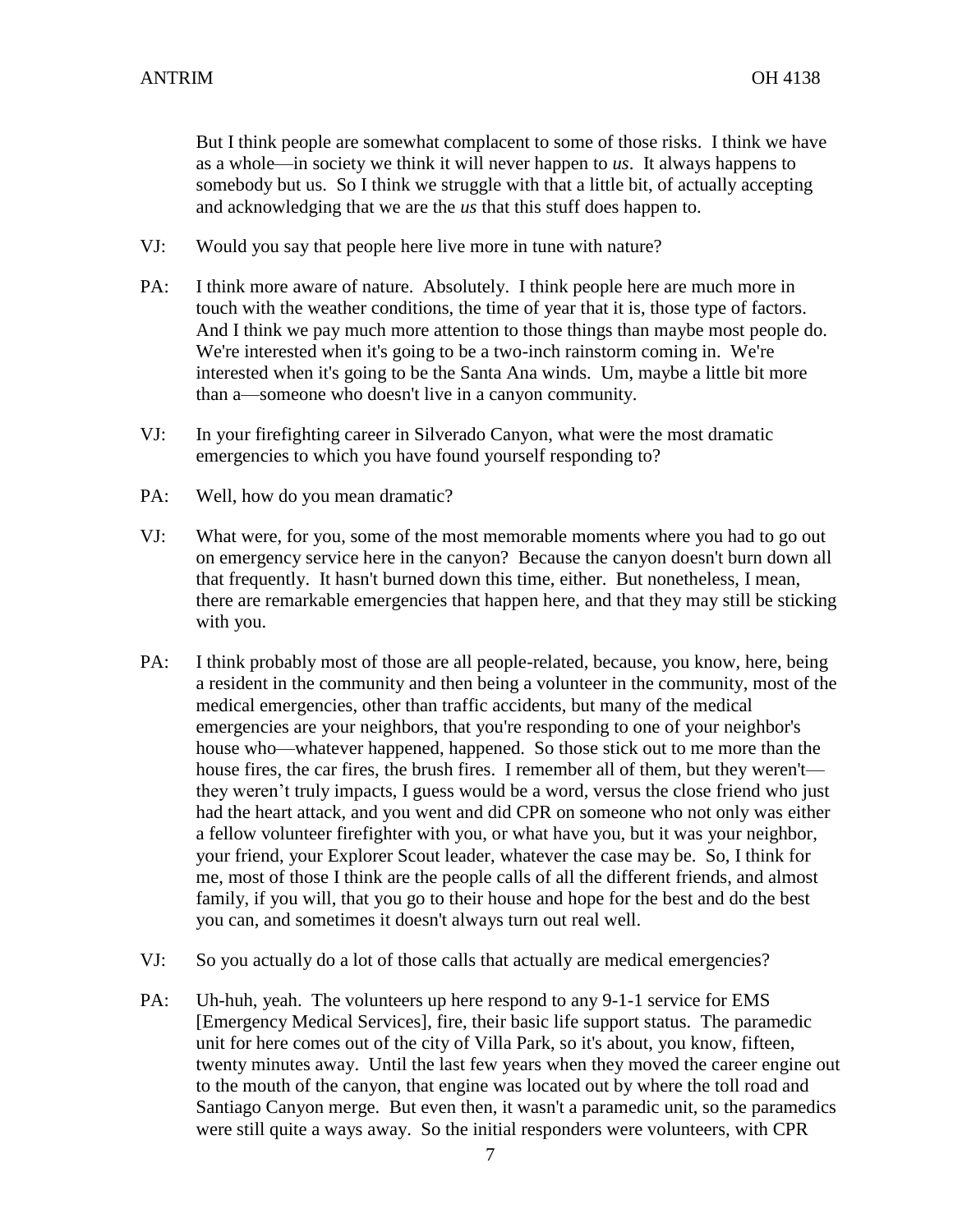[Cardiopulmonary Resuscitation] training and AED [Automated External Defibrillator] training, first aid training. Now, everyone's required to be an EMT [Emergency Medical Technician], but back in those days they, they weren't. It wasn't prevalent for firefighters to be EMTs. You were either basic first aid or you were a paramedic type of qualification. So, so—over the years, the volunteer program—now we call it reserves—their medical training is up to EMT status. But—they're the first responders. They're the first ones on scene and initiate the first type of treatment.

[0:20:55]

- VJ: You probably also had to respond to calls that were, you know, accidents particular to the canyon. I'm thinking about empty mine shafts, mountain bikers, wildlife encounter, that sort of thing. Can you tell us a little bit about those kind of accidents that you had to deal with?
- PA: Most of those are—were up in the forest, with the exception of a few local ones, like Shadybrook Store two houses down here from mine where the young gal was killed by the rock that crashed through the structure and she wasn't able to get out. The other—I guess nature related or—would be up in the Cleveland National Forest. One was two brothers went into the Blue Light Mine a few years back and—and tried to dive into the water, came up on the other side through the shaft, and of course there's not quality oxygen and air in there and they weren't able to get back out. So we had a recovery effort to go and try to locate them and find them.

A lot of—less today than back in the seventies and eighties, for whatever reason I don't know, but it used to be very frequently. Almost every weekend we'd have car crashes up on Santiago Peak, where cars would go over the side, six, seven hundred feet down, and it could take six, seven hours to extricate somebody and airlift them out, and those type of things.

Now today's calls are much more mountain bike related: the broken collar bone, the broken leg from somebody who crashes on the trail up on the forest somewhere.

- VJ: Wildlife encounters? Are those a problem?
- PA: Very few. Yeah, very few. Over at Whiting Ranch Park they had the cyclist that was killed by a mountain lion a few years back, and then the other lady that came across and was attacked, then mauled. But very few actual animal—a few snakebites here and there, but there are very few wildlife encounters to where someone has been really injured by some type of a, a critter.
- VJ: The accident that happened two houses down from here, do these boulders come down frequently? Or is that a freak occurrence?
- PA: Unfortunately, it happens pretty frequently. This one particular hillside, that's the third event where a rock cropping, one particular rock cropping has had boulders the size of automobiles break free and come tumbling down the road. The first time it happened, the boulders went between the structures and didn't strike anything. The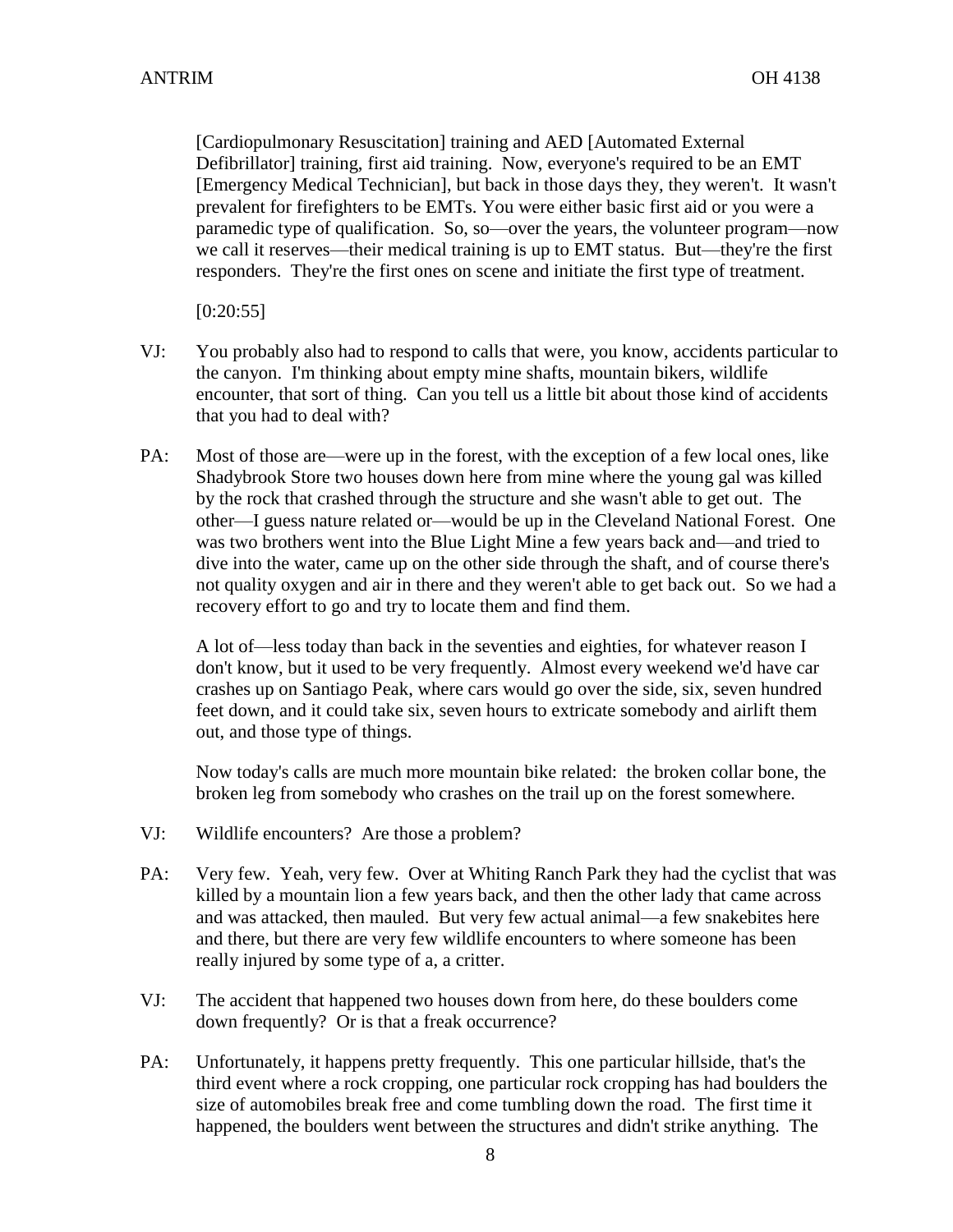second time, it hit the house next door to my house and the store and the house next to that. Fortunately, nobody was injured in that rock fall. And then the last one, the same rock cropping, a couple big boulders came tumbling down and, unfortunately, like I say, one of them went through the market and killed the daughter, who was upstairs working on her homework.

- VJ: You probably knew the person, too.
- PA: Yeah.
- VJ: Were you there as an emergency responder?
- PA: No. We were home at the time, and we heard the rumbling and the crashing and the crushing, and we didn't know where or what it was so we grabbed our clothes—it was evening time, so we were in kind of our jammies already, so we grabbed stuff and ran outside because we didn't know where the hill was coming down at. And looked down canyon and could see all the dust and the rock rolling down the middle of the road and knew that, okay, it didn't hit our house, it hit two down.

So I was off duty, but I kind of went back to duty, if you will. I went over and because of the rains, we had relocated one of the fire vehicles from the volunteer fire station into our driveway here. Um, the fire station was also destroyed back in 1969 by a mudslide, and they built the fire station right next door to where that hillside is. Under real extreme weather conditions and risk of mudslides, they'll relocate the fire engines in case something comes down again, so—I had a patrol vehicle parked in my driveway, so I was able to hop in it and call our command center and let them know what had happened and request resources and—So I kind of unofficially went back to work until everybody else got here and told me, Great, we got it. Thank you very much. And I kind of went back to being a civilian again.

- VJ: But that must be emotionally tough at times to do, to deal with victims of these accidents and have them be such close personal friends.
- PA: Yeah, it is. It is. You really need to detach yourself. You need to realize what your role is, be able to engage and insert yourself into what your job is. And, then, after the fact be able to leave that and to disengage from it and put that behind you. Yeah, it can be tough. There's a lot of talking about it, to kind of get it all out and to deal with it and to be part of the community as far as—like that event, the anguish in the community, but also be part of that, but also be part of the rescue effort. So—it's kind of a unique mix. Yeah.
- VJ: Uh huh, and you mentioned the flood of 1969, which was really quite dramatic, the whole January of '69 had sort of a steady flow of rain, and ultimately, I think it was early February, you had a, a couple of big boulders come down here. And Silverado Canyon was sort of shut off from the outside world for quite a few days and you remembered that as a teenager.
- PA: A nine-year-old kid.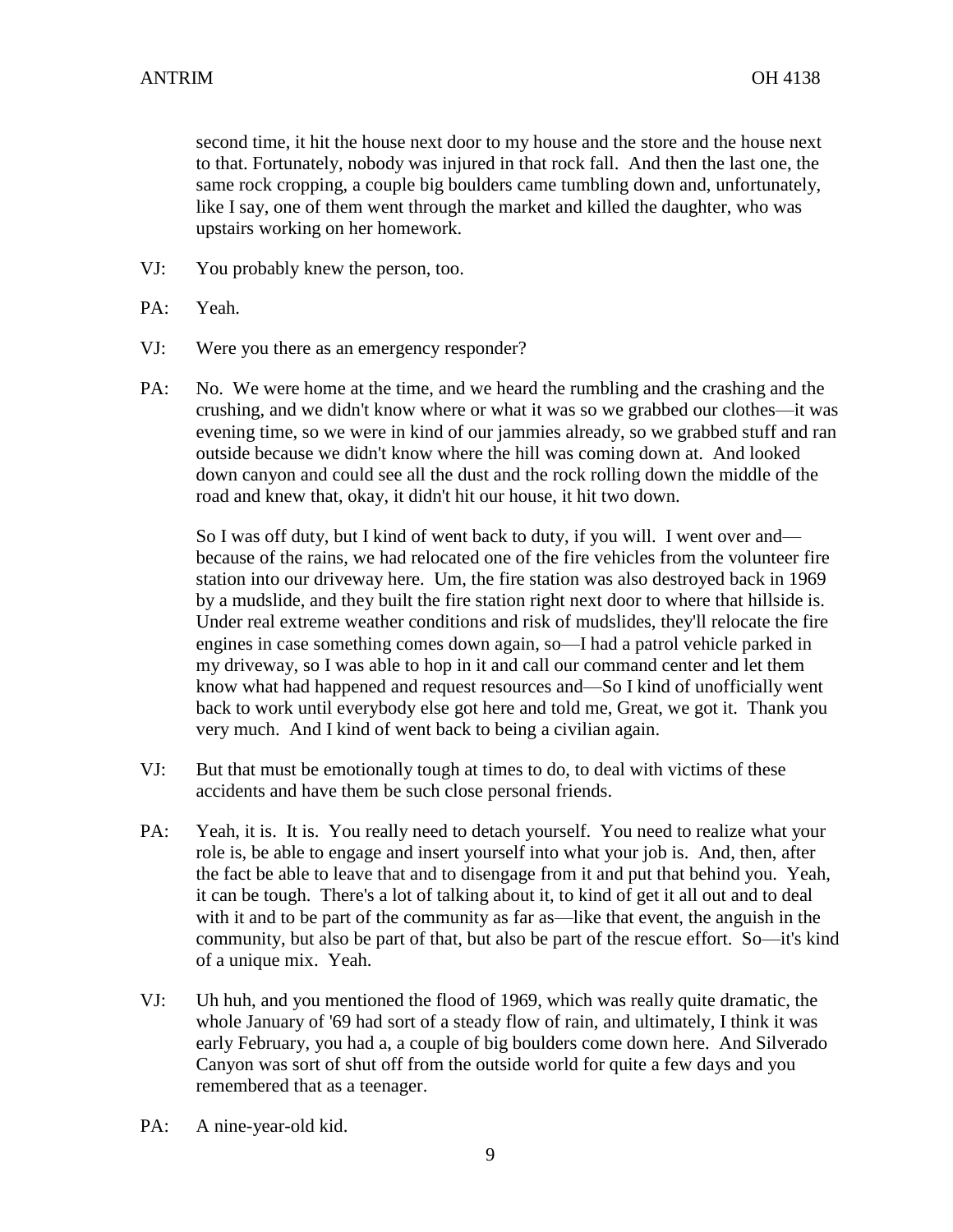#### ANTRIM OH 4138

- VJ: Nine-year-old kid. Do you remember anything from that?
- PA: Oh, absolutely. That was my first helicopter ride.
- VJ: Tell me about that, because I think that is, that is a really remarkable moment in these canyons' history.
- PA: I lived about a mile up canyon from the house I currently live in. We—the house I lived in there, grew up in, was on the creek, and, when the creek started to overflow, that whole neighborhood self-evacuated to a house that was built up on the hillside. So there was probably six or seven families that were living in this one house until we could be extricated by helicopter. By that time, the roads had washed out. There was no way to get out of the canyons, there was no way to drive into the canyons, so we were stranded there for—I don't remember how many days, but several days. We, uh, combined all of our canned food from everybody's houses. We kind of pooled everything together to keep ourselves with enough food for everybody. Parents would go down to the creek every day and bring buckets of water back up and boil the water so we'd have clean water to have. And then eventually, once the skies cleared a little bit, the military came in with helicopters and started evacuating us by helicopter.

It was, it was kind of interesting for me as a kid. It was kind of—there was a certain scary part to it, but there was also kind of a part that was kind of cool. Because for us it was, everything was—we were camping almost, you know. We were all—slumber party type of thing with all our buddies. We didn't have to go to school. We'd sit and watch the creek rise and see propane tanks going down the creek, looked like little submarines, and we thought that was cool to watch. And a couple of houses we saw that were destroyed by the floods that would collapse wall by wall, kind of like little card houses kind of falling down. We thought it was cool. It was like, Wow! That's really neat. So—it was kind of scary, but there was almost kind of a—it was almost, as a young kid, it was kind of cool thing to actually watch.

- VJ: I guess you can sort of look at the spectacle of nature and the power and watch it maybe with a certain detachment you know—when you're a child.
- PA: Well, especially when you don't really understand it, when you don't really understand what the forces are and what the destruction is. Our house that I grew up in ended up with about four to five feet of mud in it, and we lost a bunch of our possessions and—So after the fact, it was like, Oh boy, all the stuff I used to have, I don't have anymore. But during the time, I had no idea. I never thought about the loss and about having to rebuild and the financial aspect and the hardships that came because of it. At the time going through it, to me, it was like, Wow! This is kind of neat.
- VJ: Yeah, but I think you're right. The community must have taken a long time to clean up after that.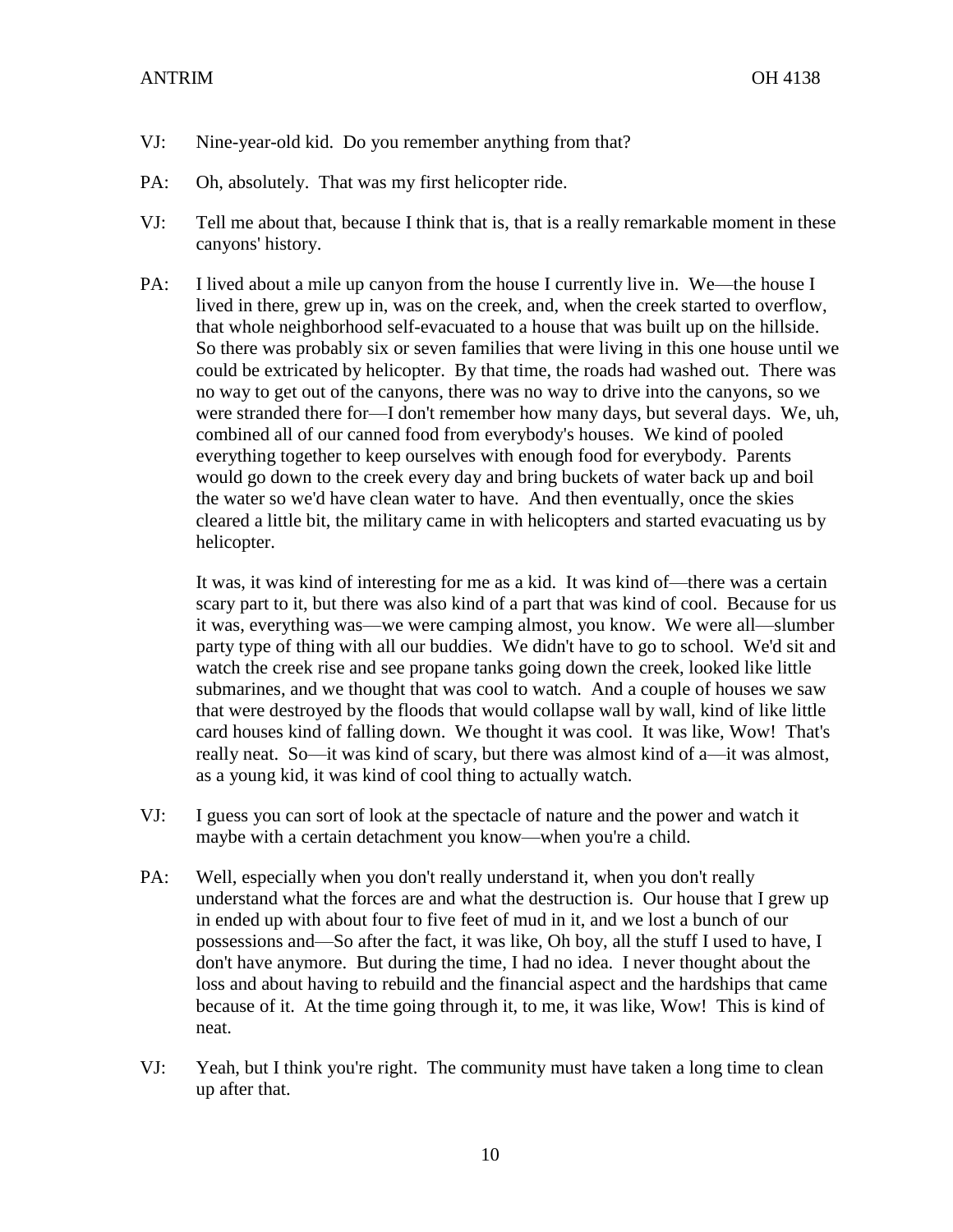PA: It took a number of years. Yeah, it took quite a while to recover, to rebuild, to even get the roads back in, get a water system back in, get the electrical lines back in. After we evacuated, we relocated with some friends in Orange, and I don't remember how long we were there but long enough to have to enroll in another school. I went to school for a couple of months probably at a school in Orange because we were gone for that long. So it took a long time to get the canyons back to where you could drive home and get back to your house.

[0:30:24]

- VJ: You wouldn't happen to know a family by the name of Quick?
- PA: I don't. No, the name's not familiar to me.
- VJ: Because I remember reading a letter from a Mrs. Quick to Ronald Reagan at the time, who was governor, thanking him for the inmates and crews that came in and rescued her and her family, and the inmates carrying the children through the water to the other side of the creek.
- PA: Uh-huh
- VJ: Well, you were saved by helicopter, so I guess you didn't encounter the inmate crews.
- PA: Right. No, but we saw them. They were—we could see them in the area. But, yeah, we were lucky that the helicopter was able to land on a bit of a road ledge and hover while we were able to walk up and climb up on board. Yeah. But that doesn't surprise me. There's a number of stories. A lady by the name of Judy Myers, who was pregnant at the time, she was rescued and had to be brought across the creek and airlifted out while in labor. So there's a number of those type of stories of people being rescued and brought through pretty dangerous areas to get to safety.
- VJ: And it probably brought the community closer to the extent that it survived, right?
- PA: I'm sure it did. I don't remember any of that, but I—it seems like many disasters do that. The Santiago fire has brought this community closer again. And every time something significant happens, it brings a community closer together. The rock fall that killed Caitlin brought the community close together again. So I'm sure it did, but as a kid I don't remember those type of things. I wasn't involved in those activities or those type of  $-$
- VJ: Now, when it comes to fires, there must have been a number of close calls for the canyon, even before the Santiago fire. (pause) You must have had frequent occasions where you worried that this canyon might burn.
- PA: It's always a worry, even when there's not a fire, that this canyon might burn. Most [of] the fires historically, with the exception of the Green River fire back in 1947 that came from Riverside County side out by the 91 Freeway, Green River, burned up to the back side of Ladd Canyon, most of the fires have burned up and out of the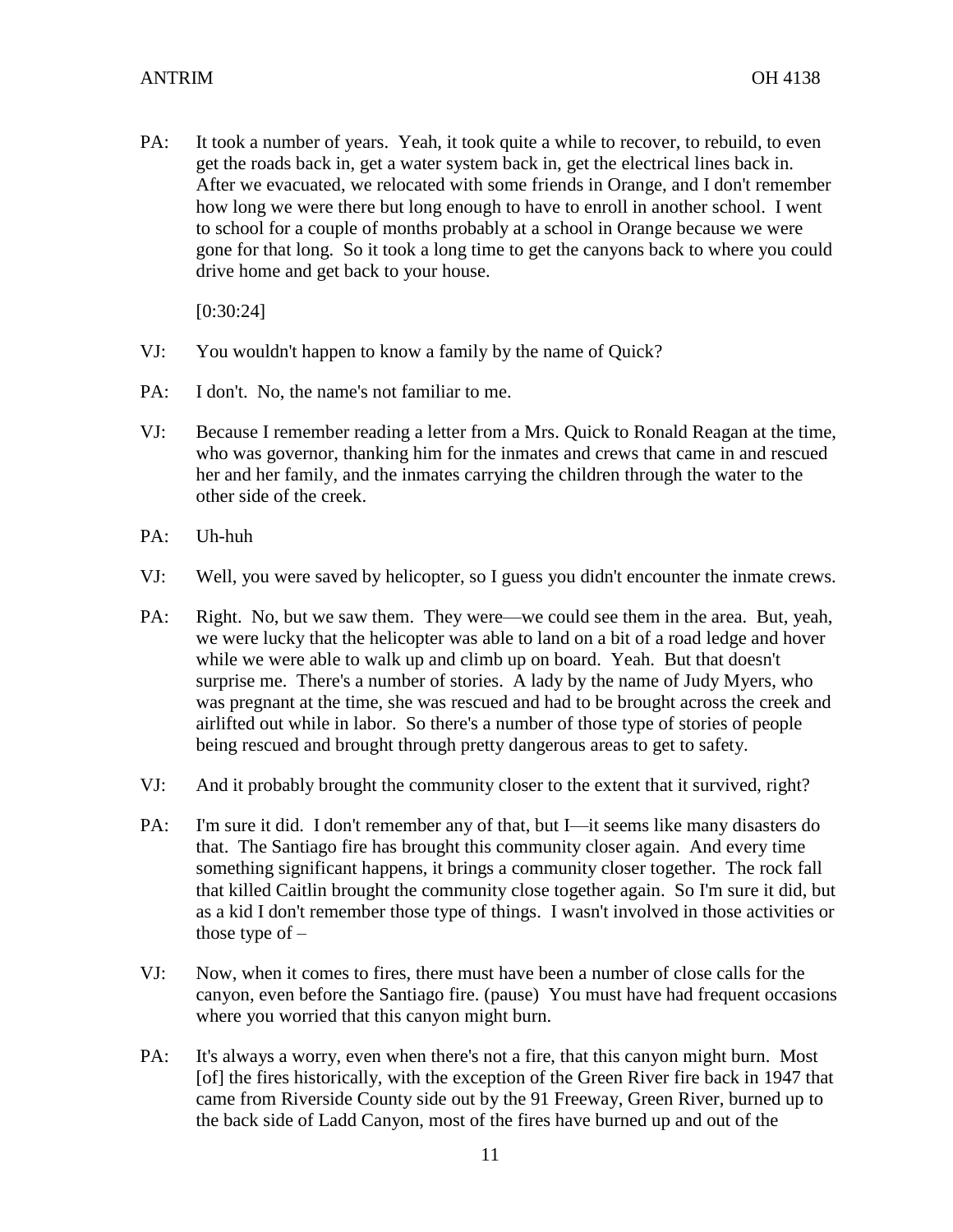Silverado Canyon area. The Indian fire back in the early eighties burned off the Indian Truck Trail from Riverside, burned up to Santiago Peak, but it took a turn towards the south, down towards Coto de Caza.

So most of our fires that have really threatened the canyon have been fires that have started in the canyon, but they historically have burned up and out of the canyon. The Santiago fire was the first fire that I'm aware of that burned from the coastal side, if you will, back up into the forest. That's an unusual fire pattern for this area.

- VJ: That's really the first time?
- PA: The first time in—when I've looked at all the fire history maps in various projects I've worked on in my career, that's the first overlay that I can recall that burned up into the canyons versus within the canyon itself and then up and out.
- VJ: And last year's season you probably were really anticipating some concern in the fire season. We've talked to people in Modjeska and they all talk about the many events that fire authorities sort of introduced to prepare people for the fire season. And Silverado probably had the same thing happen?
- PA: Yeah, the same. Yeah. We had the community town hall meetings. The Fire Safe Council—participated in their outreach to educate, and to have the annual Clean Sweep and Chipper Days and encourage people to create defensible space around their structures and to have a plan. Had the vendors in for the fire gel, to try to market those things to the community. So, yeah, same type of events that Modjeska had, this canyon had also.
- VJ: Explain that fire gel to me.
- PA: It's a product—there's a couple of primary vendors. One's called Barricade and the other one's called Thermo Gel. The inventor of it—I'm not quite sure how they invented it, but the product is a very close resemblance to the same chemicals they use to make baby diapers. It's applied with water, and rather than a foam that doesn't hold its retention and doesn't stay well on vertical surfaces, this is a real thick, slippery, sticky product that you can actually coat a surface with—and it will stick and stay there. And it maintains and holds the water within the little bubbles so it creates a barrier.

The concept is, once you pre-treat those areas, they'll take a substantial amount of fire impingement before whatever it's coated on actually can start to burn. It's something newer to the fire service as far as use. Historically, we've used firefighting foam, but that just doesn't last too well. It works well if we have fifteen, twenty minutes in front of a fire, and lay it down, and then the fire comes. It's effective that way, but the fire gel, you're able to treat your house, evacuate yourself, and it will maintain its moisture for up to about twelve hours. It can be rehydrated. If it starts to dry out, you can come back and mist it and rehydrate it. It seems to be a pretty decent product. There's quite a few examples throughout California where people have applied that to their property and their actual home has survived.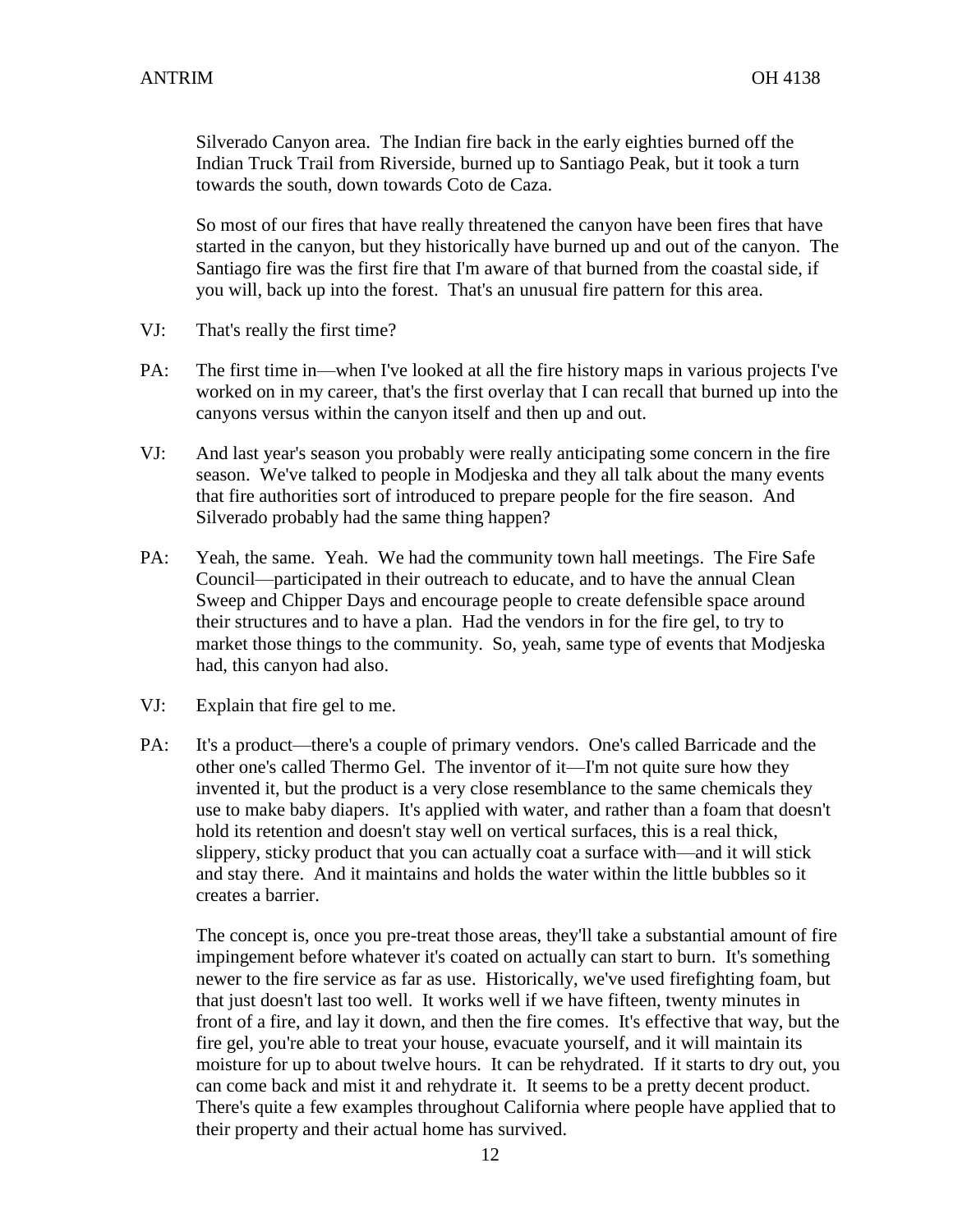There's a homeowners kit that's available, that comes in gallon jugs with a little eductor so you can apply it yourself. There's kits that are available to the fire service that they can utilize it. And there's big tanker trucks that the company has that they can come out as a vendor and apply it to areas. It seems to be pretty neat stuff.

- VJ: Now may be a good time to start turning to the actual fire of October 2007, and maybe the best way to do this is to start with where you were when you first heard the news, or maybe the beginning of the day. The Santa Ana winds were blowing pretty strong, so I'm sure you and your colleagues were on high alert.
- PA: I'm sure they were. I was actually on vacation in Oregon. My wife and I were just south of Crater Lake on vacation. We had our laptop with us that we would use to just check on whatever. And we turned the laptop on and logged in to the news and saw that, oh, there's a fire in Orange County. So we kind of looked at it and paid attention to what it said, and they were like—where it's burning, there was another fire, called the Santiago fire, several years ago that burned a very similar footprint to what the initial phase of this fire burned. I told Danielle, my wife, I said, "Well, it's going to do exactly what it did last time. It's going to burn to Lake Forest, going to burn over to Portola Hills and down towards Irvine, and it's going to go out in a couple days.

So we went about our business, did our thing, and later on came and turned it back on and saw, oh, it jumped Santiago Canyon. That's not good. We loaded up and seventeen hours later we were back here in Orange County. That's how my initiation to the Santiago fire was.

- VJ: And then you reported ready for duty?
- PA: Well, the next day. We got in probably about midnight-ish.
- VJ: Was that on the Monday? No, probably Tuesday.
- PA: I think it was probably Tuesday by now. The days kind of have fallen apart for me. But we got to the 261 and Santiago Canyon and the road was closed. So we tried to tell the officer that we were just coming back from vacation and needed to get home to evacuate our house and do this and that. He said, "It's already evacuated. Nobody's going in. You can't get there. So turn around and go back somewhere else." So we pulled the trailer down to my sister's house in Orange Park Acres and spent the rest of the night there.

I stopped at the command post on the way to my sister's and spoke with our operations chief to see what was going on, and at that time he told me they were losing structures in Modjeska and that things weren't looking too good. So I told him, I said, "Well, as soon as I get set up I'll try to get back to work as soon as I can."

So we set up the trailer and spent the rest of the night at my sister's. I left my wife there and the next day and came back to work. I was able to get up into the canyon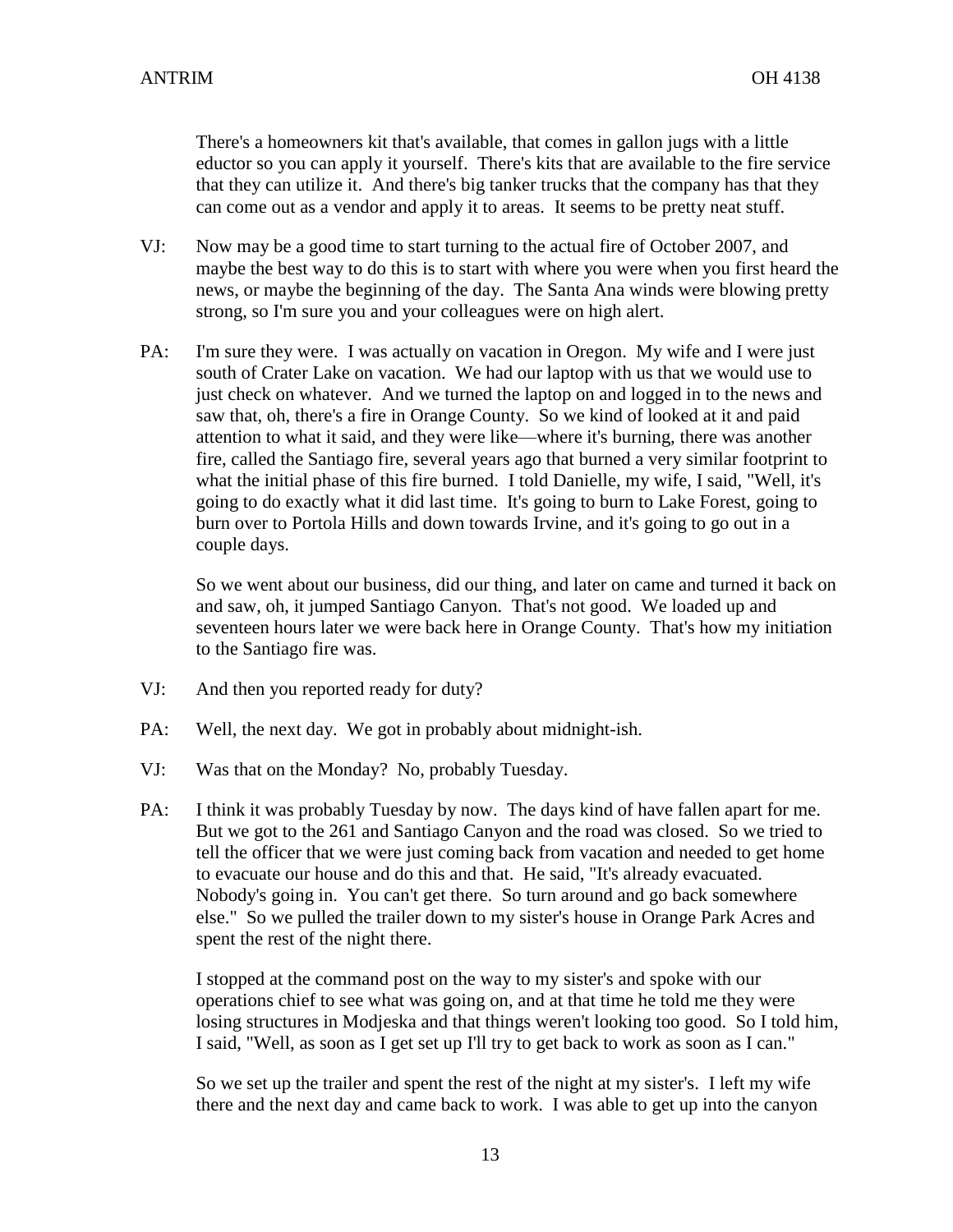with my fire gear. They let me through the roadblocks, and able to finish evacuating things. Obviously, we couldn't evacuate because we weren't here for—

[0:40:00]

- VJ: Oh, you were able to then get to your house?
- PA: Yeah. Once I returned back to work they let me through the roadblock. That was my first priority was to come and take care of the family stuff first and got out the things that we needed to get to survive for who knows how long. I applied our Barricade gel kit to the house before I left. We had bought one of those homeowners kits. And then I went back to work.
- VJ: The canyon at that time must have been eerily abandoned, and yet I know that there were some people that were still here.
- PA: One would think it would have been eerily abandoned, but there was a lot of people who didn't evacuate. I'm going to guess there was probably forty to sixty people who did not evacuate, and they were very mobile. They were driving all over the canyon. The canyon was heavily populated by sheriffs trying to evacuate everybody for the last call to make sure everybody was out, but it wasn't as deserted as one would think it would have been. Yeah.
- VJ: Did you have everything prepared in the house for evacuation?
- PA: We do.
- VJ: Did you know exactly what to pick?
- PA: We do. We have a—and I'm one of those, I kind of figure I better do what I preach, and if I preach preparedness and that you have to have a plan, I better have my own plan. So we do. We have—posted in my office is a set of instructions. For evacuation do A, B, C, D, E, go get this, turn off this, box these things up. Our important file cabinets have orange stickers on it saying "take this" so you don't have to even think about it. In the shed I have a bunch of boxes that are labeled evacuation boxes with all the—they're all empty, so all we need to do is follow the list and look for the things that say "take this," throw it in a box, load it in the car, and away you go. So we have that plan.

My wife practiced that about—maybe about a year prior to that on another fire that we had in the canyon that was a smaller fire. But when she heard it, she boxed everything up, put it in the car, and self-evacuated. The fire got put out quickly, so they didn't initiate an entire evacuation of the canyons, so I got to put everything away when I got home because she was kind of upset that she did it all. But it worked. The important thing to me was that the plan actually worked, that she was able to load stuff—the important things up and get out of the house within ten or fifteen minutes.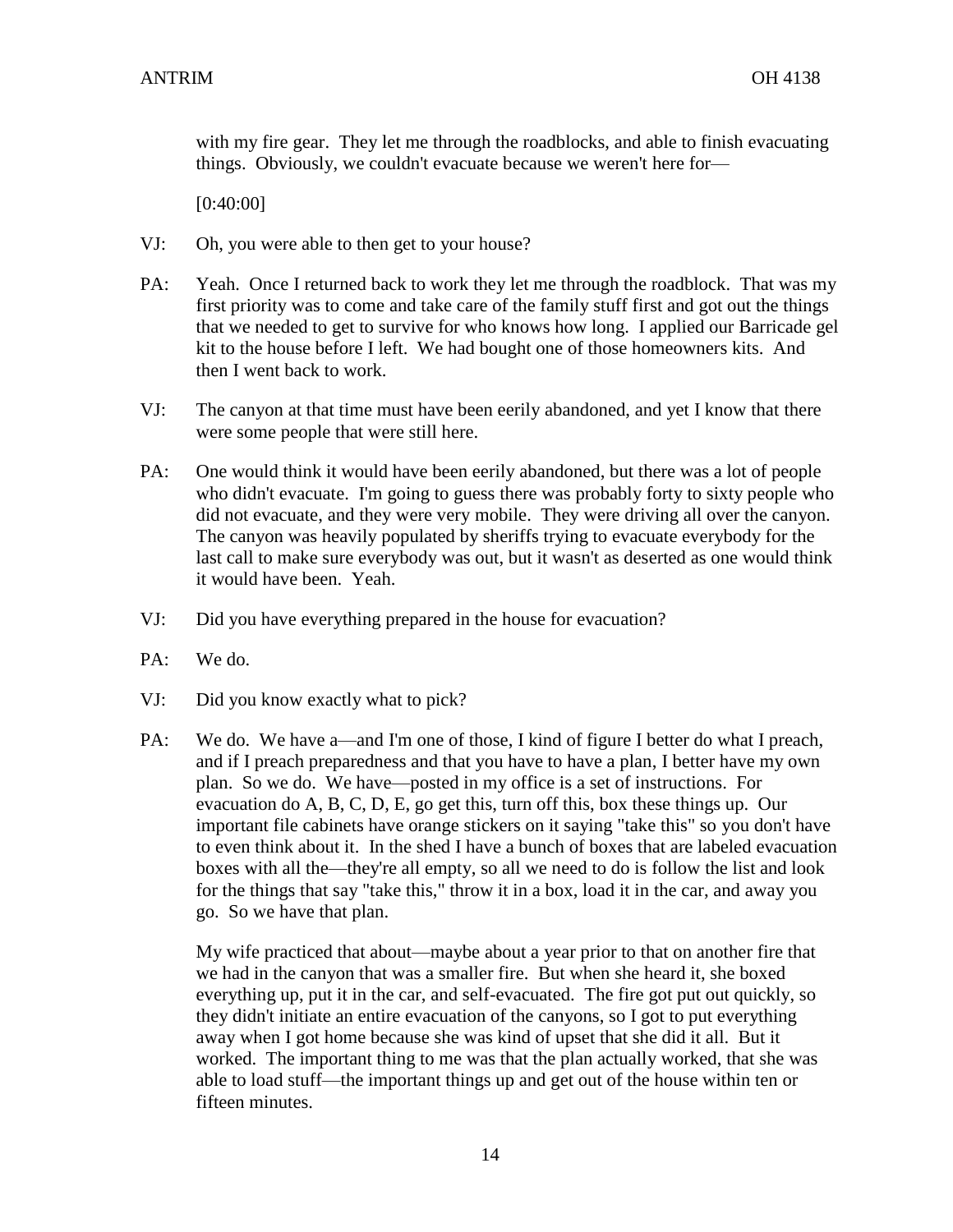So I just followed that same plan. I just came in and grabbed the piece of paper and got the boxes and boxed everything up as we identified, and headed back down the road.

- VJ: And you, too, probably want to make sure that everything's prepared for firefighters that might come by your house in case of a fire here so that they can work around your place, right?
- PA: I pretty much maintain it that way. I try to keep my property in a condition that if out-of-area firefighters come by that they'll look at it and go, "Oh, we can do something with this home." Even my shed where I have the Barricade fire gel, I have a label that says if I didn't have a chance to apply it, if someone has knowledge of what the product is, they would be able to go, "Oh, this guy's got Barricade. Let's use it." I didn't really take any extra steps when I evacuated this time around to make sure that I did all of the preparation stuff myself before I left.
- VJ: You do welding?
- PA: Um—little bits here and there. Not anything –
- VJ: So you don't have a gas bomb in your garage?
- PA: I do have an acetylene tank in the garage, yeah.
- VJ: Is that a concern for you when it comes to fire? Did you keep it in the garage?
- PA: I did, yeah. I just left it there. I mean, it's a concern, but if you look probably in most people's garages, with all the different things that they have, it's probably not any more dangerous than—well, it definitely isn't any more dangerous than the propane tank that sits about five feet away from the garage. A propane tank, under fire conditions, if the vent fails, that's where the term BLEVE, the boiling of liquid evaporated explosion, that has historically—some tremendous fires have killed many people from propane tanks exploding. So, everybody has one of those.

So the acetylene tank isn't really any more of a hazard than the propane tank that sits outside more exposed. You'd have to actually have the house fully engulfed before the acetylene would be a real concern or an issue.

- VJ: Okay. So you packed your things and you went back out and then went to work.
- PA: Then went to work. Yes. I went back to duty. I was contacted to see if I was available to relieve a strike team that was already assigned to the fire. And a strike team is five engine companies with a supervisor. So, I said I was.
- VJ: So you would be the supervisor.
- PA: I would be the supervisor, uh-huh. So I went and got a vehicle, came to the rendezvous point to meet the other strike team leader who was transitioning out. At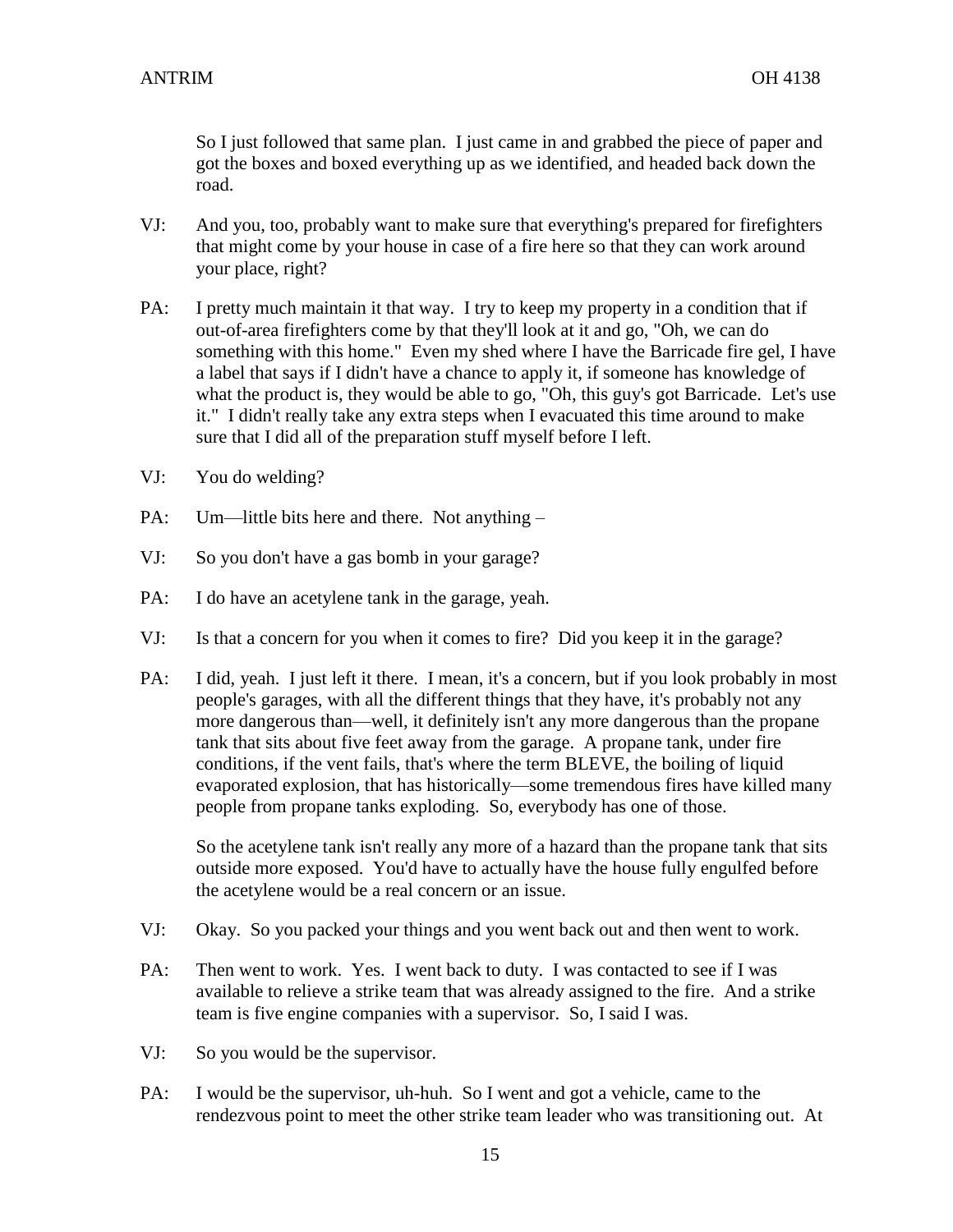about that time, another what we call a branch director showed up and said, "No. You're not going to be that. You're going to be the Silverado structure protection group supervisor, so reassign someone to take the strike team and you have another job already." So I never even got to be the strike team leader. I got bumped up immediately to be the person in charge of the structure protection effort for Silverado.

- VJ: I guess that makes sense given that you have so much local knowledge, right?
- PA: Yeah. There were two reasons. One was because I do have the local knowledge, and the other reason, we have a fire plan, the Silverado Fire Plan, that was developed, as well as a Modjeska Fire Plan, and I was involved in the writing of both of those. So, it made sense to put someone in charge of an area that is intimately familiar with what the plan calls for in resource allocation, in tactics, and those type of things, as well as pretty much know the street names of every street in the canyon and truly where the hazards are and the intimate knowledge of the area. So it did make sense, yeah.
- VJ: Was then the next step putting in place the fire plan and following the plan?
- PA: It was. The next step was to figure out where the fire was burning, what the fire conditions were, what the expectations of the fire were going to be. Was it really going to get to Silverado? If so, when? How much time did we have before it got here? How much time did we have to prepare structures ahead of the fire? If it got into Silverado, where in the canyon was it going to get? The canyon itself is about six miles in length, so which part of the canyon was going to be threatened first? And then trying to get enough resources and the right type of resources to prepare structures and to do things ahead of the fire so that if it did burn down into the canyon we're ready to try to protect people's homes.
- VJ: What did you do then? You moved right in and you knew where to go?
- PA: There were already some resources that were being assigned in the area, so we gathered all those up down by the Community Church and made certain we had a good briefing for everybody. We had quite a few folks who were out of the area, that had never been to Silverado, never heard of Silverado, didn't know the history of the canyon, didn't know the hazards in the canyon.

Many outside firefighters would feel very uncomfortable in Silverado Canyon assigned to firefighting because it is a one-way in, one-way out canyon, a very steep, narrow canyon, extreme brush conditions, the amount of growth, extreme fire conditions, many combustible homes. All the factors that scream, Watch out!, and scream, Danger!, are in this canyon. So for someone from the outside coming in that doesn't know the specifics of the canyon, this would be one of those areas that many people would turn away the assignment. They would say we're not going to go there, it's too dangerous for us to be there.

So having a detailed briefing of the area that they're in, letting the firefighters know where the safety areas were, what the conditions were, and things that we could do to provide for safety first, then got them to buy in that they were actually going to take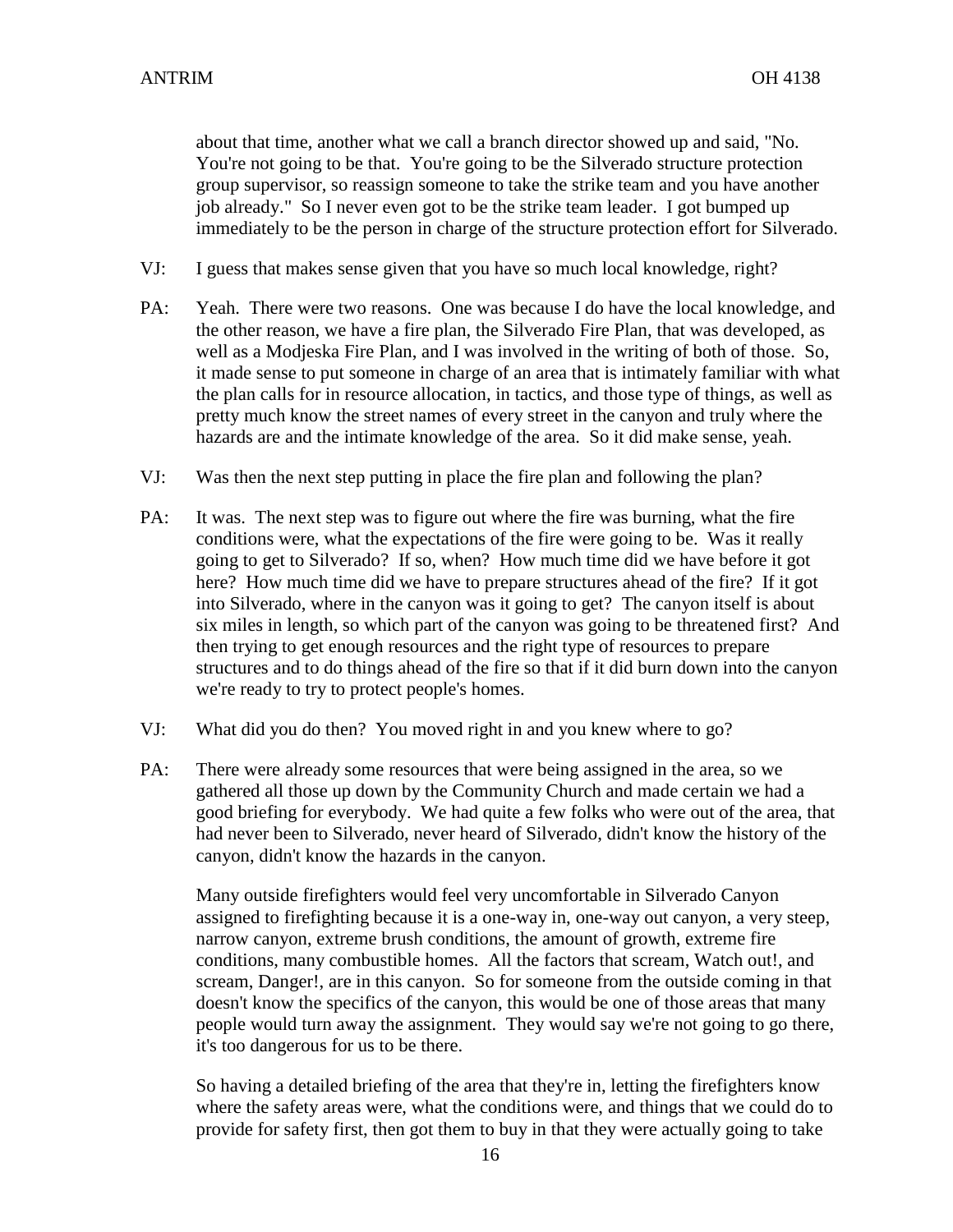ownership of protecting structures and actually wanted to be involved in doing it. So that was the first step, was to make certain everybody kind of knew what they were going to get involved in.

The next step was, after we figured out where the fire was going to bump into first which we identified Wildcat Canyon and the mine track area, which is at the far end of the canyon, those were the two primary locations where the fire would make its first approach into the canyon—then we assigned resources and started preparing the structures in those areas, removing vegetation from the structures, creating the defensible space that people historically haven't done on their own.

- VJ: That's the complacency you mentioned earlier.
- PA: Well, partly complacency but partly their own risk management, if you will. People know that there's a risk of a wildfire, and they know they should clear their brush, but, more importantly, they know that every winter it is going to rain. They know that for certain. The fire may happen, the rain is gonna happen. They weigh the odds of, If I take all the brush off of my hillside, what's chances of a boulder and a mud flow coming and destroying my house?, versus, If I leave all the brush there, what's the chance of a brush fire this year? So they kind of gamble. They kind of say you know what? I know it's going to rain so I'm not clearing all that brush. So we went in and we cleared all the brush that they should have cleared.

[0:50:10]

- VJ: I spoke with Chay Petersen, who lives up in Wildcat Canyon and had exactly that scenario. She said, "We clear brush to some extent, because after that we expose ourselves to erosion." And I guess that's exactly what you're describing here.
- PA: Right. That's exactly it, yeah.
- VJ: When you talk about assigning resources to Wildcat Canyon, I was thinking, we drove up there and you cannot bring a fire truck up Wildcat Canyon Road.
- PA: You can bring the right fire truck up Wildcat Canyon Road.
- VJ: Yes? You can?
- PA: You can. And that's part of it, getting the right resource to fit up there. Our wildland engines are smaller. They're designed for those tight areas. So we were able to get five or six engines up in the Wildcat Canyon area. Now, the regular engines that you see down in the city, they don't fit. There's no way you can get a fire truck up there.
- VJ: They just about fit on the main road here.
- PA: Barely, yeah. Yes, they barely do. But the wildland engines, they're designed for more remote, small, tight areas and we were able to get several up in that, up into Wildcat.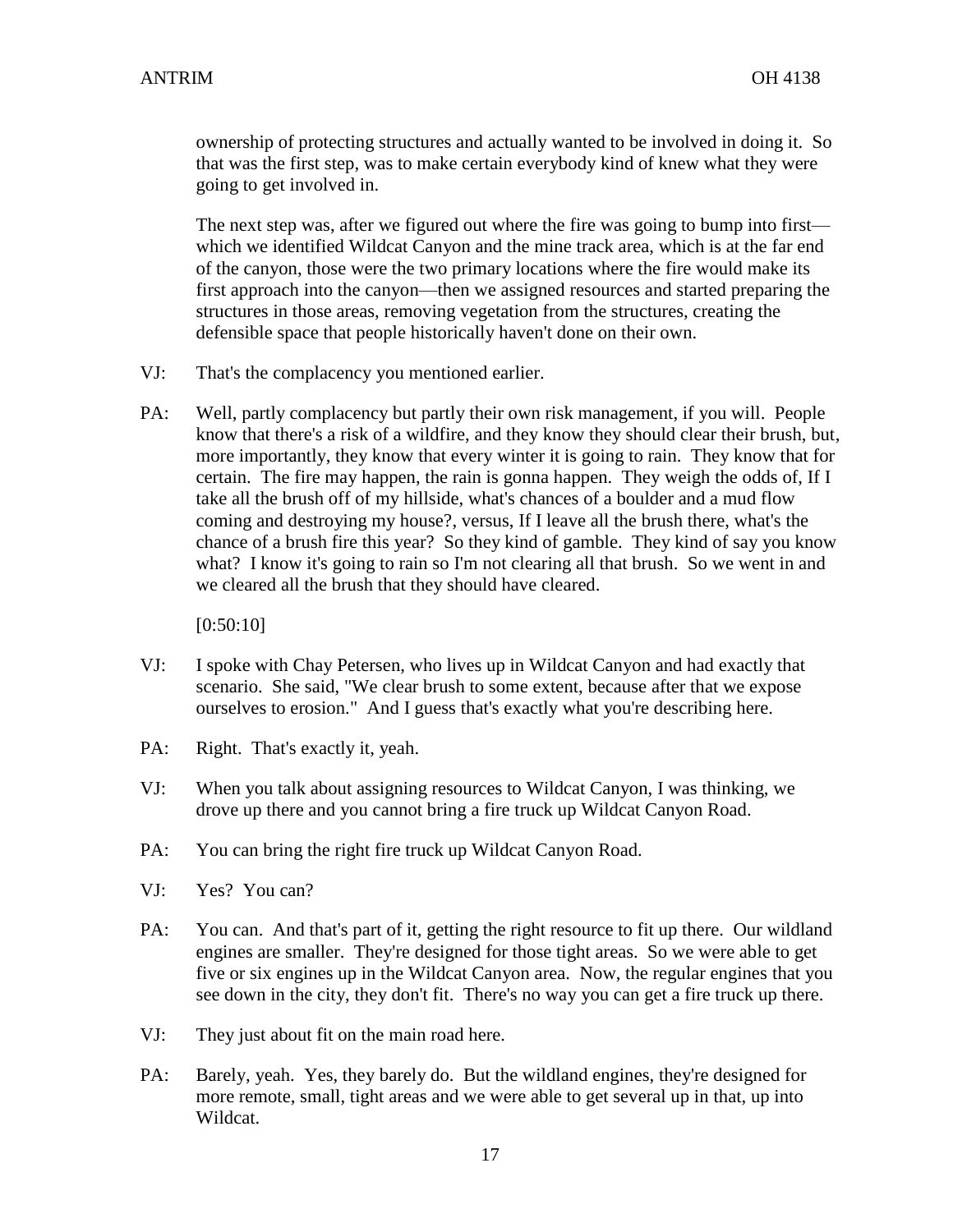- VJ: Did you have to do any actual firefighting there?
- PA: No.
- VJ: Or was this mostly for clearing brush and clearing the space?
- PA: Yeah. We were very fortunate. The fire never came into Silverado Canyon to the part or point that we had to actually engage in active firefighting around the structures. The fire stayed up on the ridge tops and was contained on the ridge tops by the helicopter and aircraft support and by the hand crews going direct, or actually engaging the fire up at the higher elevations.
- VJ: Where did they come from?
- PA: Well, they came from all over the country. They came from—[phone ringing] gosh, you name it. They came from all over the place. Forest service Hot Shots crews from—from, Geesh, everywhere.
- VJ: From prison camps also?
- PA: Some from inmate camps. L.A. County had some inmate crews here. Cal Fire had inmate crews here. And, like I say, the forest service had many of their Hot Shots Crews here.
- VJ: I guess they hiked in from somewhere?
- PA: They parked their trucks down here in the bottom of the canyons and they hiked up the ridge tops. And they typically will spend, oh, twelve to fifteen hours on the fire line, and then they hike back out and go back to fire camp.
- VJ: And then the second place where you wanted resources was towards the end of the canyon, right?
- PA: Yeah, the main focus area was the end of the canyon. We had engines located throughout the canyon as precautionary—for visibility and to kind of monitor conditions, and to prepare around those structures also just in the event that the fire did come into an area that we didn't expect it to. But we had–pretty much the two areas of main focus was towards the end of the canyon and then the Wildcat area. Yeah.

(Pause)

- VJ: So tell me about how firefighting worked out there at the end of the canyon.
- PA: Well, we never actually fought fire. Fortunately, the fire never got that far. All our efforts were in preparation for. We created a defensible space around structures up there. In the time from start to finish we removed probably I think twenty-two to twenty-five tons of vegetation. With the fire gel we pre-treated sixty-four homes. We brought in other specialized engines that are called CAF units, which is a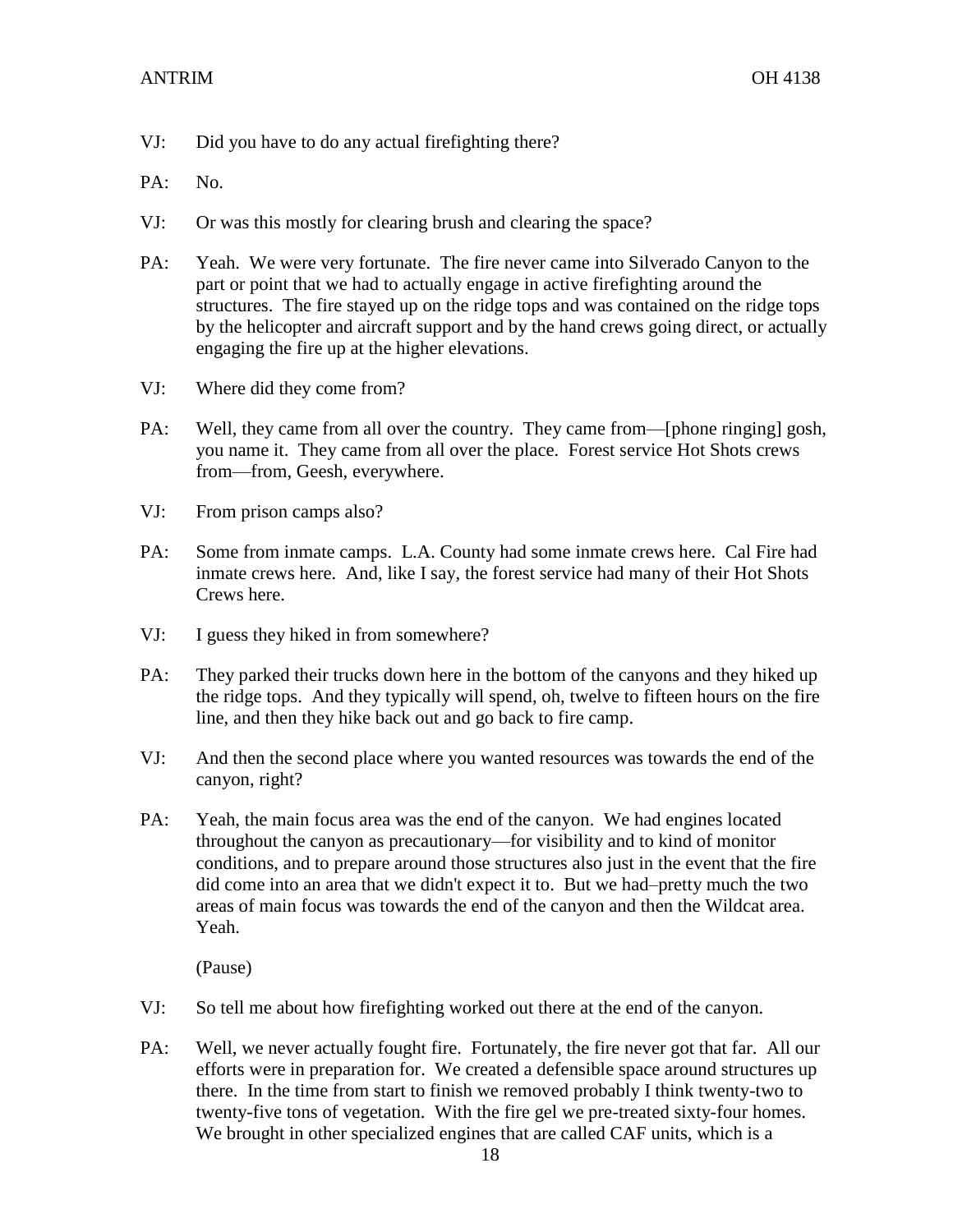compressed air foam unit. The foam that comes out is like a shaving cream consistency. It also sticks to a vertical surface pretty well. With the range of it, you can pre-treat fifty, sixty feet out ahead, so we can pre-treat a lot of area up on the hillside before the fire could burn down.

We had a plan developed for a firing operation in the event the fire did actually get into the canyon, to drive the fire back up to the ridge top to keep it away from the homes, but we never used that because the fire never got that far.

- VJ: But you did spray out this white foam, right?
- PA: We did, yeah.
- VJ: Because Chay Petersen remembers that it looked –
- PA: Looked like snow.
- VJ: like a nice winter landscape.
- PA: It did. Yeah, it looked like snow. We sprayed that partially for training. A lot of folks had never seen that before. Those units are—although they've been in the fire service a number of years, the application to wildland fire fighting is probably only within the last five to eight years. There are still a lot of firefighters who have never seen one of those units. So daily we would do training with it and show folks what the advantages of it were, especially for the folks who were from out of the area and were nervous about being here. That was part of their briefing, if you will, of here's all the things that we're doing, and can do, to provide for a safe work environment for us to be up in this area.

So, we used—Yeah, it looked like it had snowed almost daily up at the end of the canyon. And the guys were busy every single day. Every day, even though they would have their off shift, the next day coming in with a fresh attitude towards it, they would recognize or see more that they could do to even make the situation better than it was the day before.

- VJ: So, you were busy throughout that time with preparation, but the flames actually never got close enough.
- PA: Correct. I think the flames in Pine Canyon, I think, without actually doing any mapping of it, were probably, oh, a half mile, three-quarters of a mile away. Probably about a fifteen, twenty-minute hike back up into Pine Canyon is the closest as the fire ever got. Which was good. I mean—the best of the conditions for us is to never have to test all of the preparation that we did.
- VJ: And that really was then the end of the Santiago fire operation for you?
- PA: Yeah. That total time was about, I think, thirteen, fourteen days of waiting to see if the fire came into Silverado that day or not. So it was—it took quite a while for it to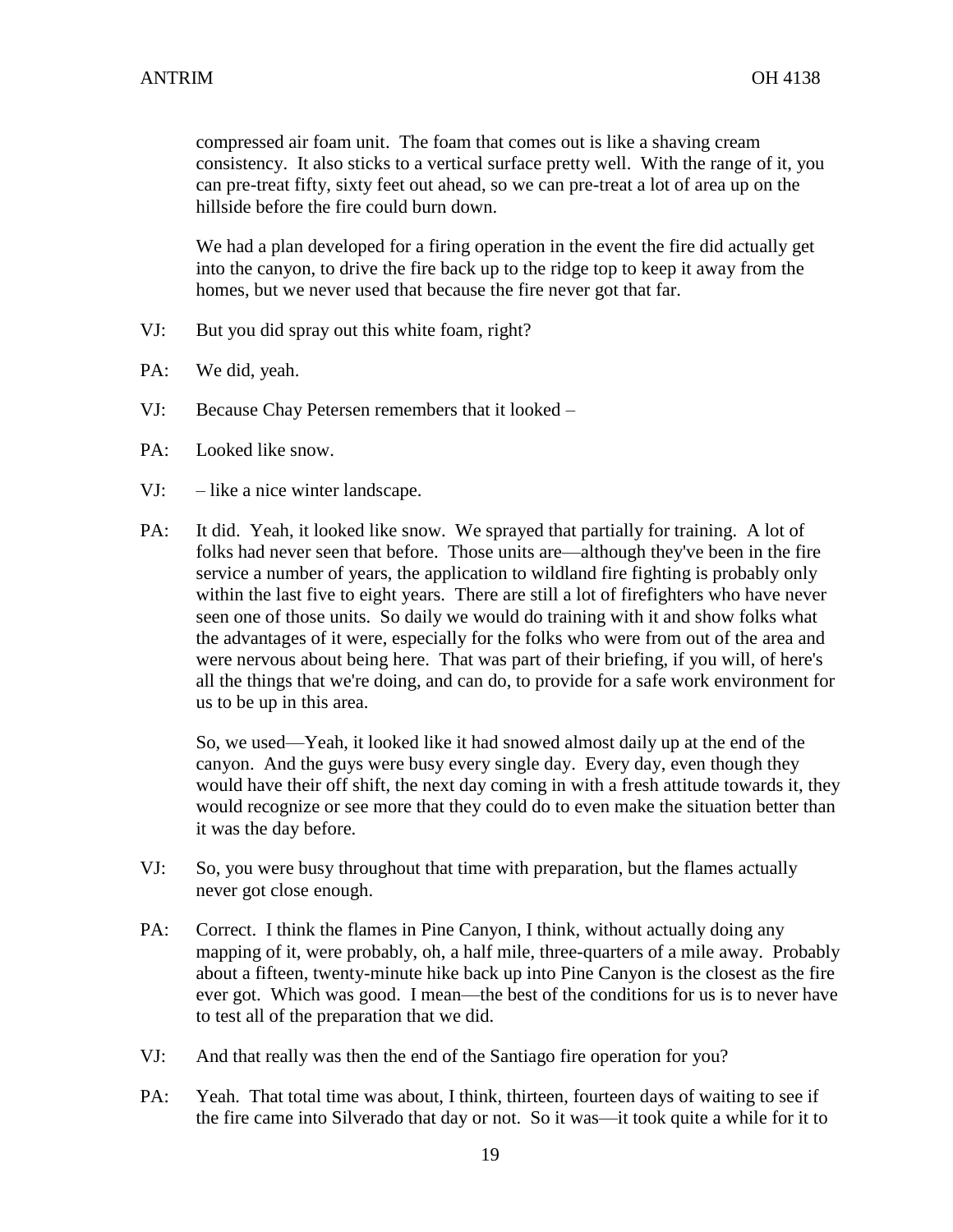either hang up on the hillside, or for the fire crews to go up to it and actually put the fire out, which is what they ended up doing.

Originally, the control plan was to do a major firing operation using Silverado Canyon Road as the fire control line and to fire out all of the slopes between a street called Oak Lane all the way to the mine track area, which is about, oh, two and a half, three miles. We weren't real comfortable with that plan.

- VJ: It sounds like a big area to burn against.
- PA: It's a huge area to burn, and it would have denuded a substantial amount of the canyon walls for the future flooding and rock fall and all those other issues. Even because of the narrowness of the canyons, there's a high potential for the fire that was ignited as a backfire to spot across to the other side of the canyon and to have a whole new fire take off on us. It was not an operation that we were real pleased with moving forward, which, after we addressed our concerns and said, You know what, we need to do this differently. Fortunately, the incident commander saw the wisdom in that and directed the crews to again to go direct, which is right on the fire's edge and to put the fire out. That delayed things quite a bit. If we had done the firing operation, the fire would have probably been finished and the evacuations order would have been lifted probably a good eight or nine days earlier than they were.
- VJ: Or it would have gotten a lot worse, right?
- PA: Or it could have gotten a lot worse, yeah. Well, if the firing operation was successful, if it went according to plan and it didn't jump the lines and everything, went exactly like it was planned to go, it would have sped things up. But because of the tactic that we argued for and that they actually took, that delayed things quite a while. It required the crews to hike to the ridge tops every single day, and with hand tools construct fire line for that same distance. Helicopter support tried to keep the flames low enough so that the crews could get in next to the fire and actually extinguish it. That took quite an effort.
- VJ: So there's almost a military-like cooperation between air support and ground troops, so to speak?
- PA: It really is orchestrated very much like a military operation. Absolutely. With all the different type of equipment that we utilize—the aircraft, the fixed wing aircraft, the helicopters, the hand crews, the heavy equipment, the bulldozers—it really is very much orchestrated like a combat, with all those different sections working together.
- VJ: The hand crews that do the grunt work at the frontline, what do they literally do there? I mean, do they just pat out the fire? What kind of tools do they have up there?
- PA: One of their best tools is chainsaws, where they cut the vegetation. The other tools are shovels, a tool called the McCloud, which is on one end like a heavy rake and on the other end a sharp blade for scraping. Another tool they use is a brush hook, which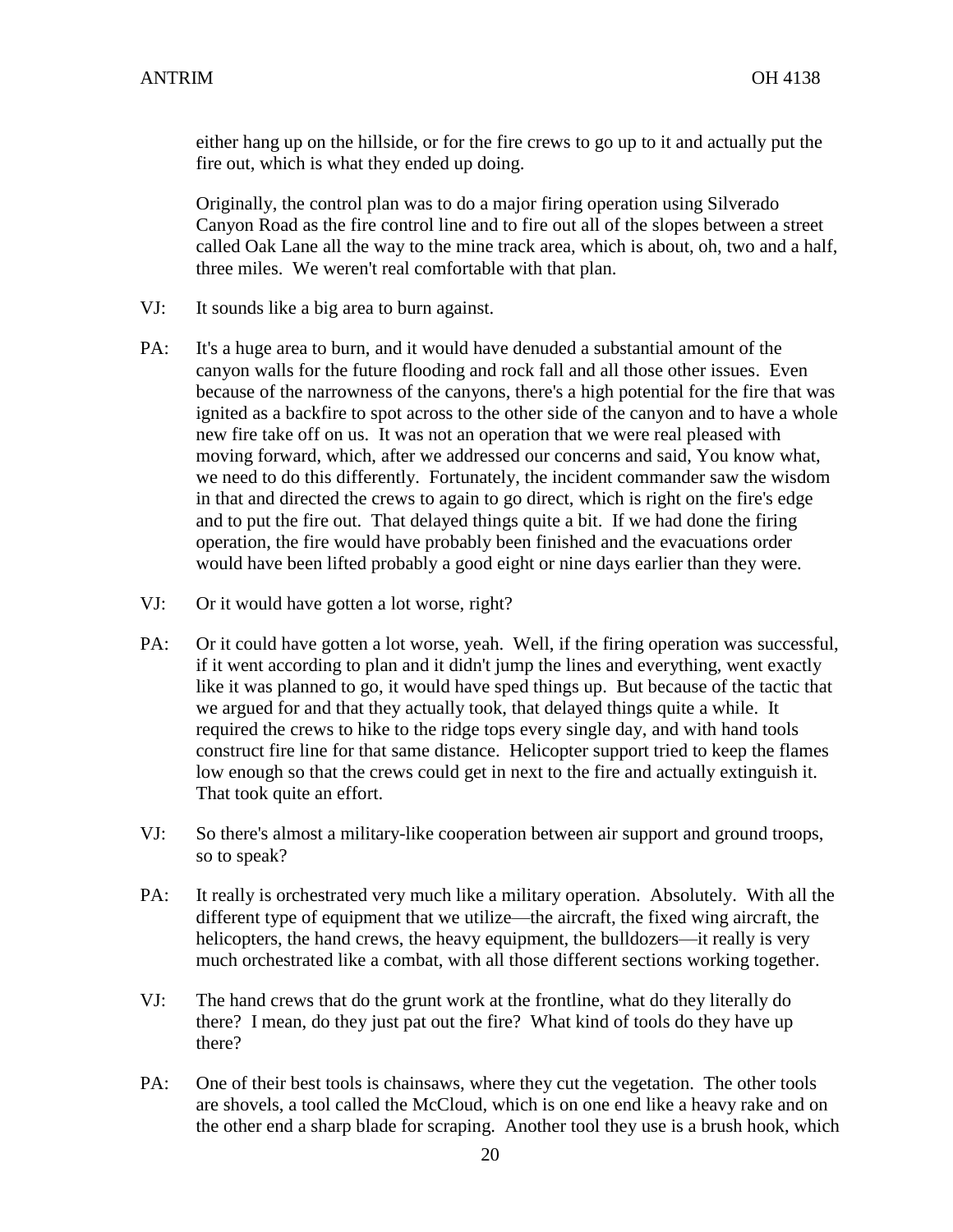is a sharp cutting tool. It replaces the chainsaw if the saw breaks. Another tool is called a Pulaski, which is a combination of an axe on one end and a hoe on the other end.

[0:59:59]

And their mission is to create a fire control line, which is an area of clear mineral soil without any vegetation, any root structure, anything within that soil at all. So you can imagine a path of anywhere—the rule of thumb is one and a half times the height of the vegetation, so you can imagine a path of six to ten feet in width. For however long the fire perimeter is, they're clearing any of the vegetation down to bare mineral soil to be certain that the fire can't extend into the new unburned vegetation.

- VJ: And that fire line is out there now and will probably serve as protection if something was to happen again this season, right?
- PA: That fire line is out there now. Eventually, things will reseed and will start to grow back, but that will be several years. So, yeah, all the dozer lines that were put in in the Santiago fire, all the hand lines that were put in, if for some reason we had another fire in the same area this year, those would be usable for us in tactical decisions on where to put other apparatus.

Now, with the exception of the fire that was actually in the National Forest, not much has grown back in that area, but most of the other burn area of the Santiago fire has had a heavy grass growth this year and a tremendous mustard grass, or mustard weed this year. Most of that area is primed to burn again, in a much different type of fire as far as fire speed and fire behavior, but a lot of the Santiago fire burn area—it's susceptible to have another fire this year already.

- VJ: Of a different kind of fuel, though, right?
- PA: Different kind of fuel.
- VJ: They call it flash fuel?
- PA: Flash fuel, uh-huh, versus the fifteen, twenty, thirty year chaparral. The grasses—if it were to have another fire, it would burn much quicker but with much less heat involved with it. So it would be a much cooler fire, a much faster fire, but it could still burn again. Already.
- VJ: Now, lifting the evacuation and your wife coming back, it must have been a good day to see the community come back?
- PA: It was a good day. Yeah. Several days prior to that we had initiated an occupant liaison program because it was so long that people were out of their homes. We were escorting groups of folks back to their homes to get things that they needed to have, that they just couldn't do without anymore. So we were starting to see people filter in, being escorted to get things.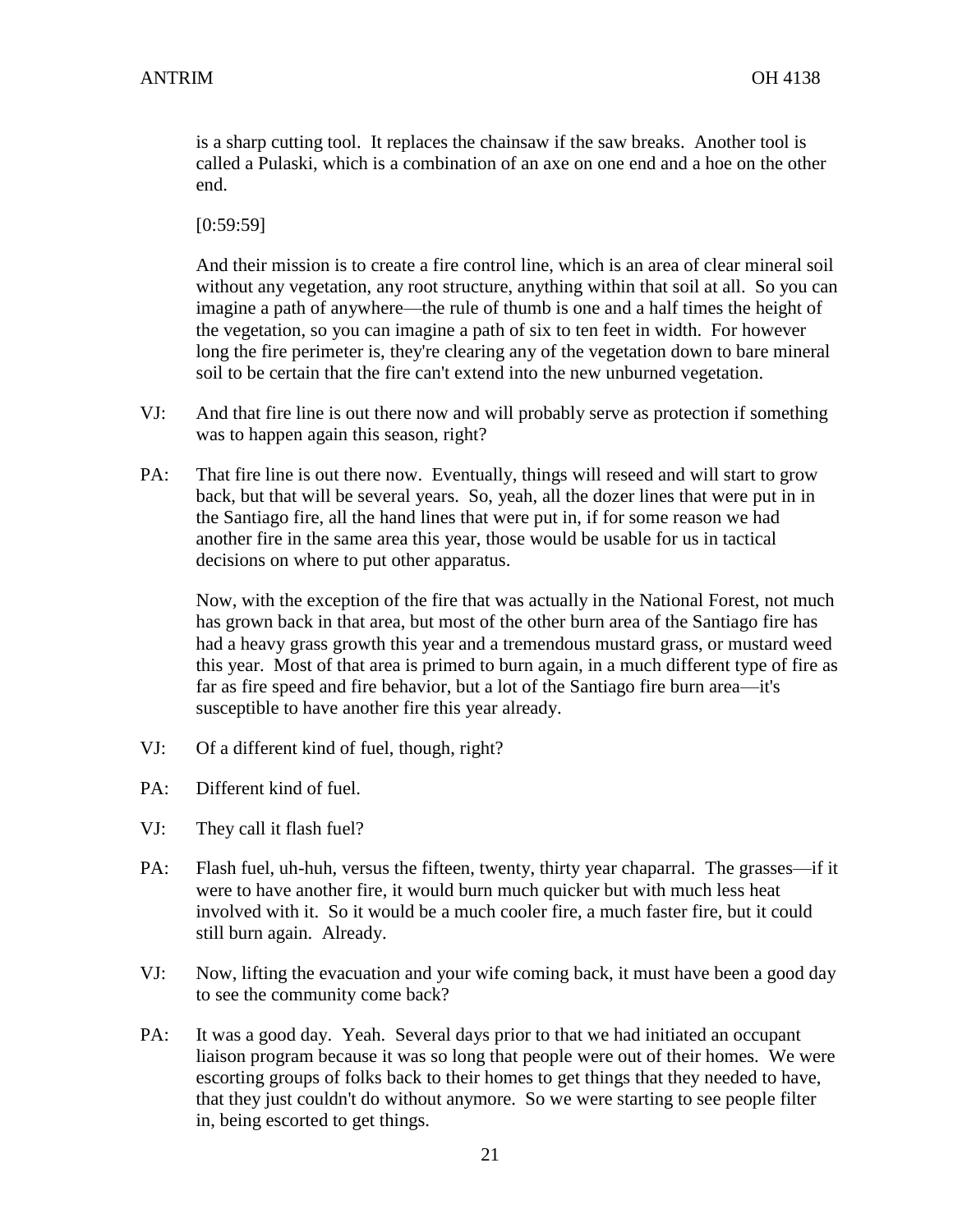But the actual day of lifting the evacuation, it was pretty intense. There was a lot of horn honking, a lot of yelling, and almost like New Year's Eve type of celebration. There was quite a few happy folks to come home and find they still had a house and to actually get back into their house and start cleaning up and get life back to normal. Yeah, that was a pretty good day.

- VJ: A lot of shoulder patting for you, I'm sure?
- PA: Yeah, some. I was still pretty busy doing things, so I was kind of in and out of here. But, yeah, a little bit. I got plenty of hugs and plenty of handshakes. So that was nice, it was good.
- VJ: I was just reminded of Chay Petersen's description of her staying in the canyon, defying evacuation orders, and sort of being part of this almost underground community that's not supposed to be seen—
- PA: Right.
- VJ: —during evacuation. Did you ever sort of rely on some support or help from some of these evacuation resistors?
- PA: You know, we did. Primarily—it's interesting, the actual evacuation center was down at El Modena High School. Well, many of the residents chose to live in Camp Silverado, which is at the Albertson's parking lot, which was not one of the established evacuation centers. Information being sent to different areas and by different people was causing quite a bit of problems. Misinformation was causing quite a bit of problems.

There was one situation early on when I was here where the engine companies, because they're so large, and during our shift changes we had to take the engines out of the canyon and send them down the canyon first before we could send engines back up into the canyon. There are just not enough places to turn everybody around and to park everybody. Well, within minutes of the engines leaving the canyon, the word had gotten out to the Camp Silverado that we were abandoning Silverado Canyon and we weren't going to defend it. And that was anything but the case.

So we ended up using folks like Chay, who didn't leave, to try to have them spread the correct information, that if you're going to be up here and if you're going to tell people things, at least know what you're talking about and know that you're sending out factual accurate information. So through them we were able to get information back down to the folks that, No, we're not leaving the canyon. In fact, what we're doing is, those guys have been here for twenty-four hours, and they've been up twenty-four hours, and now they're going into camp to get fed and get some sleep and we have new crews coming out for the next twenty-four hours. So we were able to fix a lot of that miscommunication by using some of the folks who refused to leave.

VJ: On the one hand, it's odd that they would even think that—especially under your watch since you were in charge of the structures in Silverado—that under your watch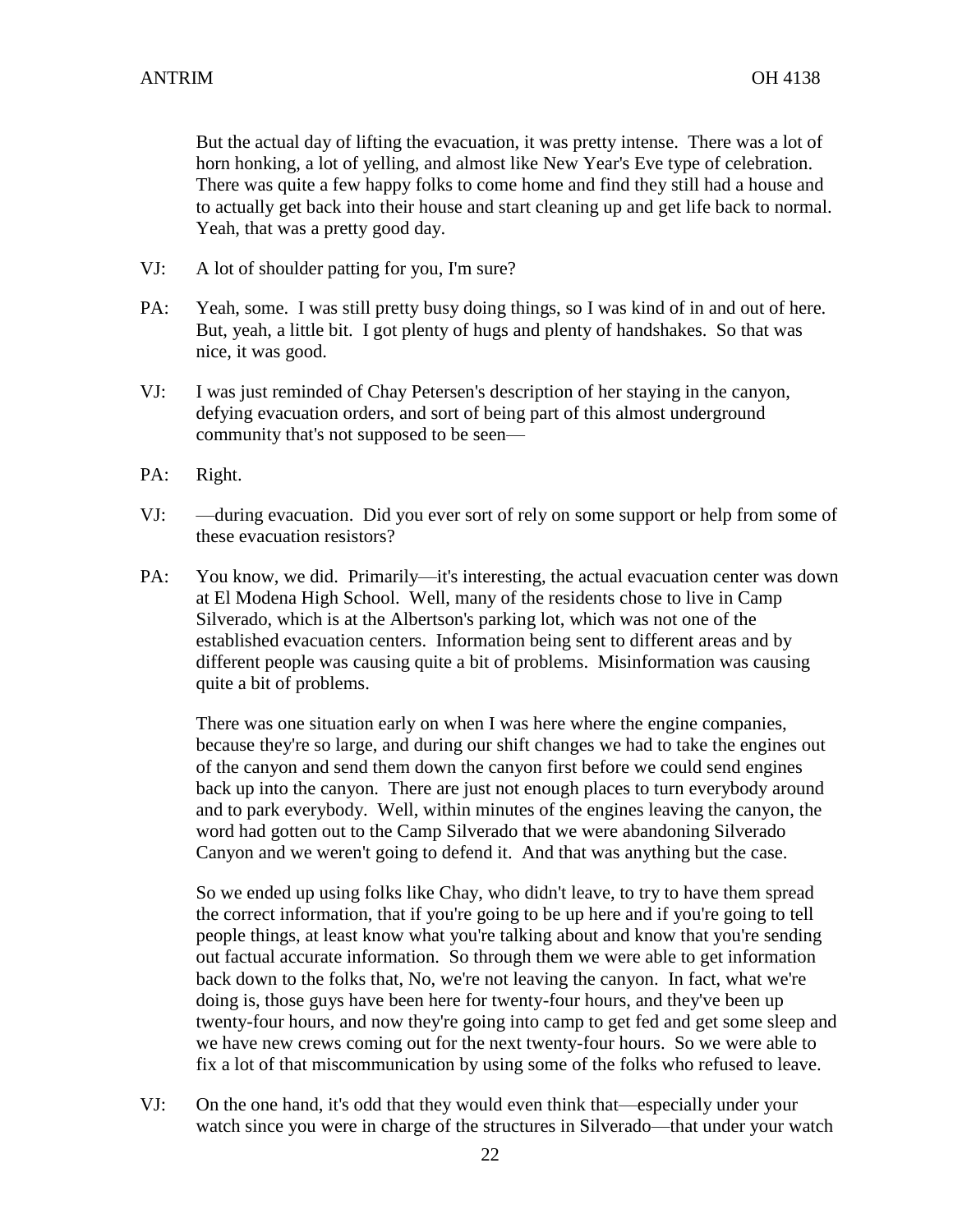Silverado would be abandoned, given that you are a son of the canyon, really. But on the other hand, I guess for a lot of the canyon residents the Orange County Fire Authority is sort of a foreign body. Is that a right assessment?

PA: Well, the fire authority is grouped into county government. Historically, the canyon communities have always been skeptical of and want limited involvement with any county government levels, and trying to have government hold us to code requirements and to standards that work down in Orange, Santa Ana, Mission Viejo, wherever, they don't work up here a lot of those times. So there's a reluctance to be excited about the county in any aspect: the sheriff's department, the fire authority, the building department. Pick a county government and it pretty much isn't a popular group up here in the canyon areas.

And I think the fire authority fits into that just like everybody else, that we as a fire authority are trying to enforce codes as best we can, within reason, but it is enforcing codes, the clearance codes, the defensible space codes, the new building requirements for the construction techniques. Now someone, if they want to rebuild their deck up in the canyon community, they pull the permits, it has to be out of non-combustible material. So that's a bigger cost, it's a different process. So I think to some level we are looked at as—I'm not saying the enemy, but we're kind of not understanding the true culture of the canyons, if you will.

- VJ: You really have a unique position then because you are so deeply connected to the canyon.
- PA: Yeah.
- VJ: And at the same time, you are also with the county, right?
- PA: Right. I'm right in the middle. Yeah, it is very unique to see and understand both sides, but then try to bring a sense of reason, for lack of better words, to really what the issue is. Bring the logic in and bring the reason into it and try to come up with, Hey, here's really what we're trying to do. We're not trying to tear everybody's house down and make somebody build all brand new concrete buildings, but we're trying to make it to where if there is a fire in the area that firefighters will come here, they'll feel comfortable being here, and there's a good chance that you'll have a house after the fire burns through there. And there's things we can do to make that better, and there's things that are impossible for us to do.

But there's always resistance to change and to do something different, and there's always some type of reluctance to believe government in these type of communities.

- VJ: And you probably have a little bit of a job in diplomacy and sort of being an ambassador to both parties, maybe making the county understand the canyon and the canyon understand the county.
- PA: That's pretty accurate. The fire authority frequently engages me with, Hey, help us, explain this to us. Where are they coming from? What can we do on our side so that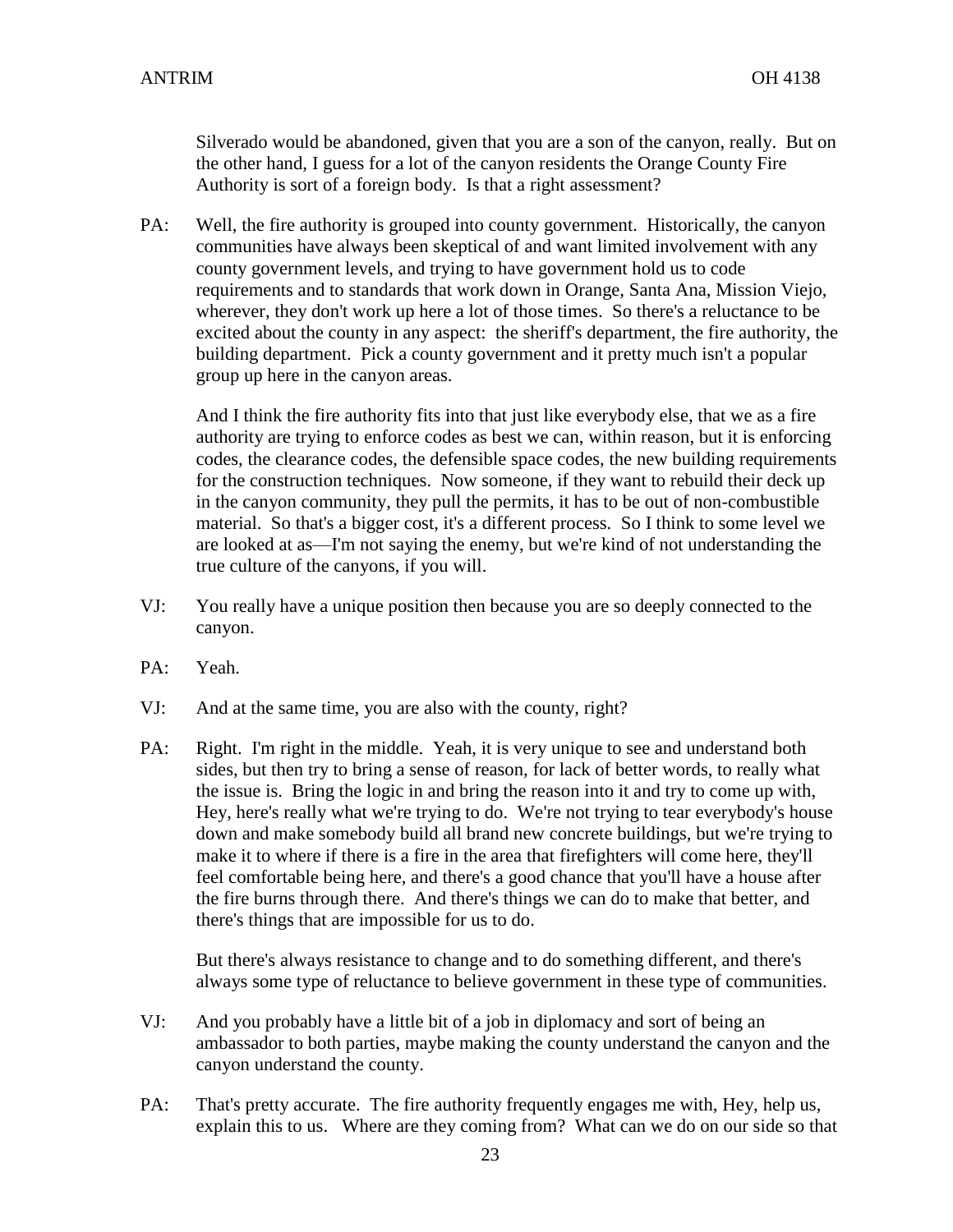they'll understand what we're really trying to get at? And how can we present our side? Because we don't know, we're not accepted. We come up to the Town Hall meetings and half the time they're almost chased out of the canyons because they'll say something that—the community will say, You don't know us. And unless you know us, you can't speak to us, type of thing. Community meetings up here are pretty entertaining at times. There's a lot of passion in them, and there's a lot of debate and a lot of vocal folks who aren't shy with their opinions of things.

So, yeah, the fire authority—commonly I'll get called on to bounce things off of. Hey, what do you think about this? Is this going to work? And sometimes the answer is, Yes and sometimes it's not. Sometimes it's like, You know, that's just not realistic. There's just no way that's going to happen.

[0:70:03]

- VJ: Do some in the canyon community ever treat you like a little bit of a traitor to their to the clique?
- PA: I've never felt that. I was expecting after the Santiago fire to have some very upset people with me. Their homes looked much different after the fire than they did before the fire—
- VJ: Because of the—
- PA: Because of the amount of things that we did. I was fully prepared to have some pretty irate folks, you know, You cut down the tree that I planted when my daughter was born. How dare you do that. Or, You've exposed us now to the mudslide because you cut fifty feet up the hillside. And I never received any of those comments. I was really surprised. I've never really felt any of that negativism, if you will, or like, He turned into one of them. I've never experienced that.
- VJ: But there were probably also people who had misgivings with the decision to not do the controlled burn, but instead take your time and actually maintain a pretty long duration for the evacuation. Do you think next time there's a fire, people will be less likely to evacuate?
- PA: I think there's a chance of that, yeah. I think just by the fact that a number of people didn't evacuate. I've heard numerous comments, "Had I known that, I wouldn't have left either. Had I known they weren't going to force me to leave, I would have stayed. I would have stayed and continued working on my cabinets in my shop," or whatever it is that they may be doing.

So, yeah, I would think that if this happens again, the evacuation's going to be much more difficult. In addition to the fire, now with this last winter of rains, we have also had several mandatory evacuations because of potential for the mud flows. People have become complacent over those also, because until a couple of weeks ago nothing has happened.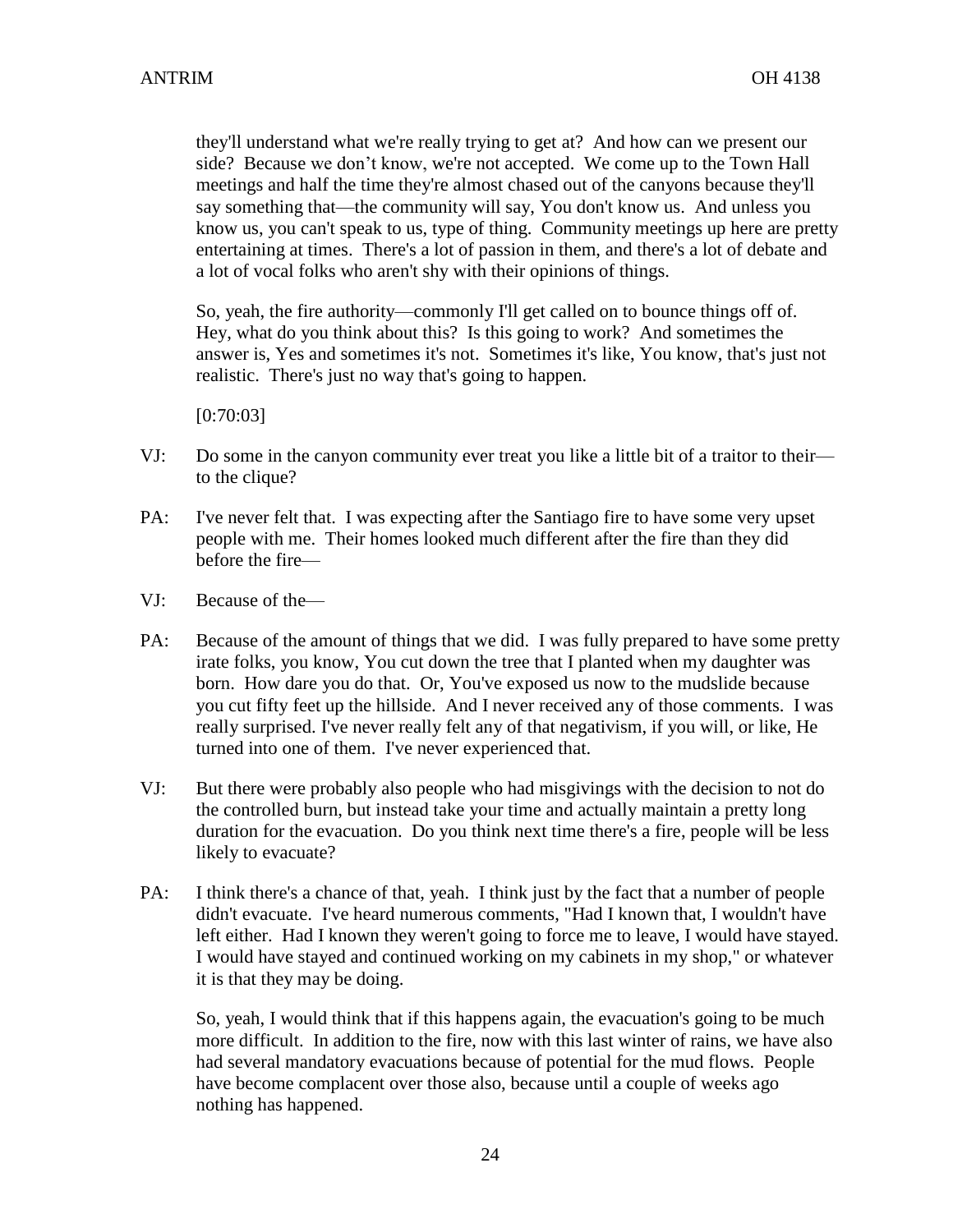Yeah, I think next time it's going to be a harder sell to tell people, "You need to evacuate." Unless they actually can *see* the flames and feel the imminent threat, I think folks are going to stick around a little bit more than they did this first time around.

- VJ: And fire season is on already, right?
- PA: Fire season pretty much in California is ongoing.
- VJ: Has this always been the case? Or do you think that over the time that you've lived here things have gotten worse?
- PA: I think things have gotten worse. Fire season typically opened in May and typically closed around November. And then we had the winter season. California, now we have Santa Ana winds in December and January. And we don't anymore open and close fire season. Fire season is open pretty much year-round now, because the weather conditions are that much different. I can remember back in elementary school, when we first went back to school you get your school pictures taken, and I always had the big old red chapped lip because of the Santa Ana winds in September. We get very few Santa Ana winds in September anymore. They're always November, December, January, even up into February now.

So things have changed. The climate, for some reason, has changed; the burning conditions have changed to where now fire season is a year-round event. You can have a fire in January that is just as catastrophic as a fire that burns in July or August.

- VJ: In your opinion, have the developments on the northern and southern end of Santiago Canyon, the further encroachment of suburbia if you will, has that changed the fire situation at all? (pause) The firefighting situation?
- PA: Not really. It's changed a little bit the type of firefighting. Wildfires used to be just that—wildfires. They were out in the wilderness area with no threat to public or to humans or to developments. Not only here in Orange County but almost nationwide, wildfires are now being called wildland urban interface fires, because there *is* so much development that it's required the fire service to change the tactics and change the approach to how they fight the fires, but it really hasn't changed the fire, if you will.

The historical fire corridors are still historical fire corridors. The Sierra fire that burnt from Sierra Peak down into Anaheim Hills, that was a historical corridor. The Santa Ana winds fires burned in that direction. The 241 fire that started up on Windy Ridge and the 241 that burnt into Orange Park Acres and Anaheim Hills, that's another historic fire corridor. That pattern that fire burned, that's how it always burns. It required us to change our tactics and our resources and focus much more on structural protection than actual engaging the fire and doing firefighting. But the fire still burns pretty much the same way.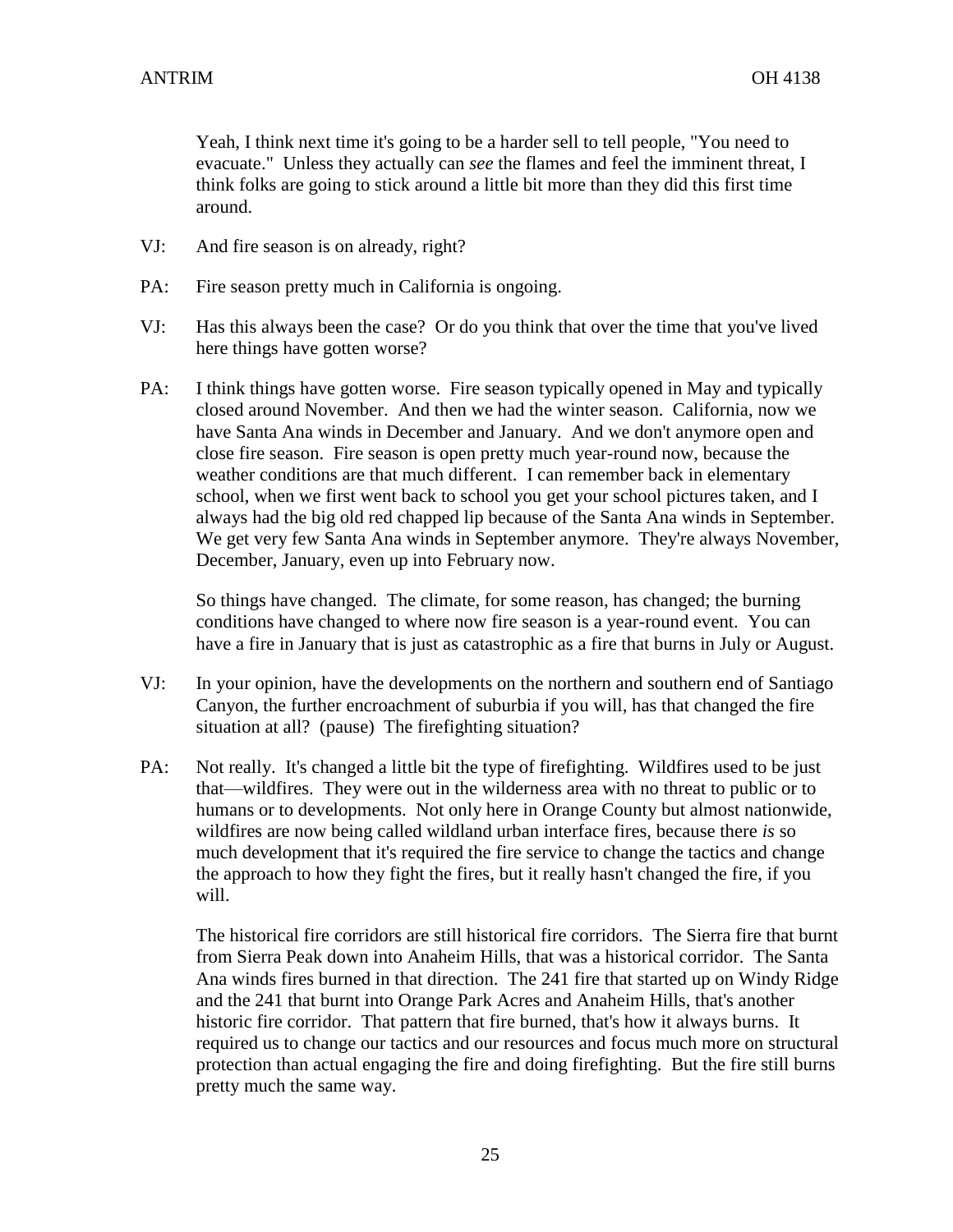- VJ: In the future can you ever see yourself getting tired of this job of teaching community members to be wary and be aware and not fall into complacency, and that you'd maybe one day give up this kind of job and just do something else and not have this heavy responsibility in being caught between the county job and the canyon history?
- PA: Yeah, about three years from now is when that will happen.
- VJ: You think? Really?
- PA: Yeah, really. In about three years I'll be fifty-one years old, I'll have had my thirty years in the fire service, which qualifies me for my pension, and hopefully in three years I'll still be young and healthy enough to go do something else in this world. So my—our plan is in about three years to retire and find something else to do and explore something different, a different career path maybe, different—who knows what? But to go experience something that we've never experienced yet.
- VJ: So you might even move away from here?
- PA: Mm-hmm, yeah. A good chance that we'll relocate. Yeah.
- VJ: Is that a little scary to you, to leave this place? I mean, you've never lived anywhere else, right?
- PA: Yes and no. As time marches on and, as it continues, the planned development for this area is really going to change the whole flavor and the whole atmosphere of the community. As the city of Orange continues to march out past Irvine Lake, within five to ten years, depending on what the economy does, all the area around Irvine Lake and pretty much everything, almost up to Silverado Canyon, is slated for development, which is just going to change the entire atmosphere. The city of Lake Forest has already annexed out almost to Modjeska Canyon. There's developments identified all in Live Oak Canyon, Trabuco Canyon, hundreds and hundreds of homes are going to be built through Live Oak Canyon Road.

So the next ten years, this isn't going to be the same Andy Mayberry community that it was when I grew up. Although I still love living here, as time keeps going, it kind of is losing its appeal to me, and I want to find back what I had in the sixties, seventies. I want to find a community in an area that has that same environment, same flavor, same things that I remember growing up. And that's just not going to be here at some point.

- VJ: Do your neighbors know about this, or is this—
- PA: That I'm leaving?
- VJ: Yeah.
- PA: Some do. Not everybody knows, but some know that I plan on retiring in about three years or so and that we'll probably relocate.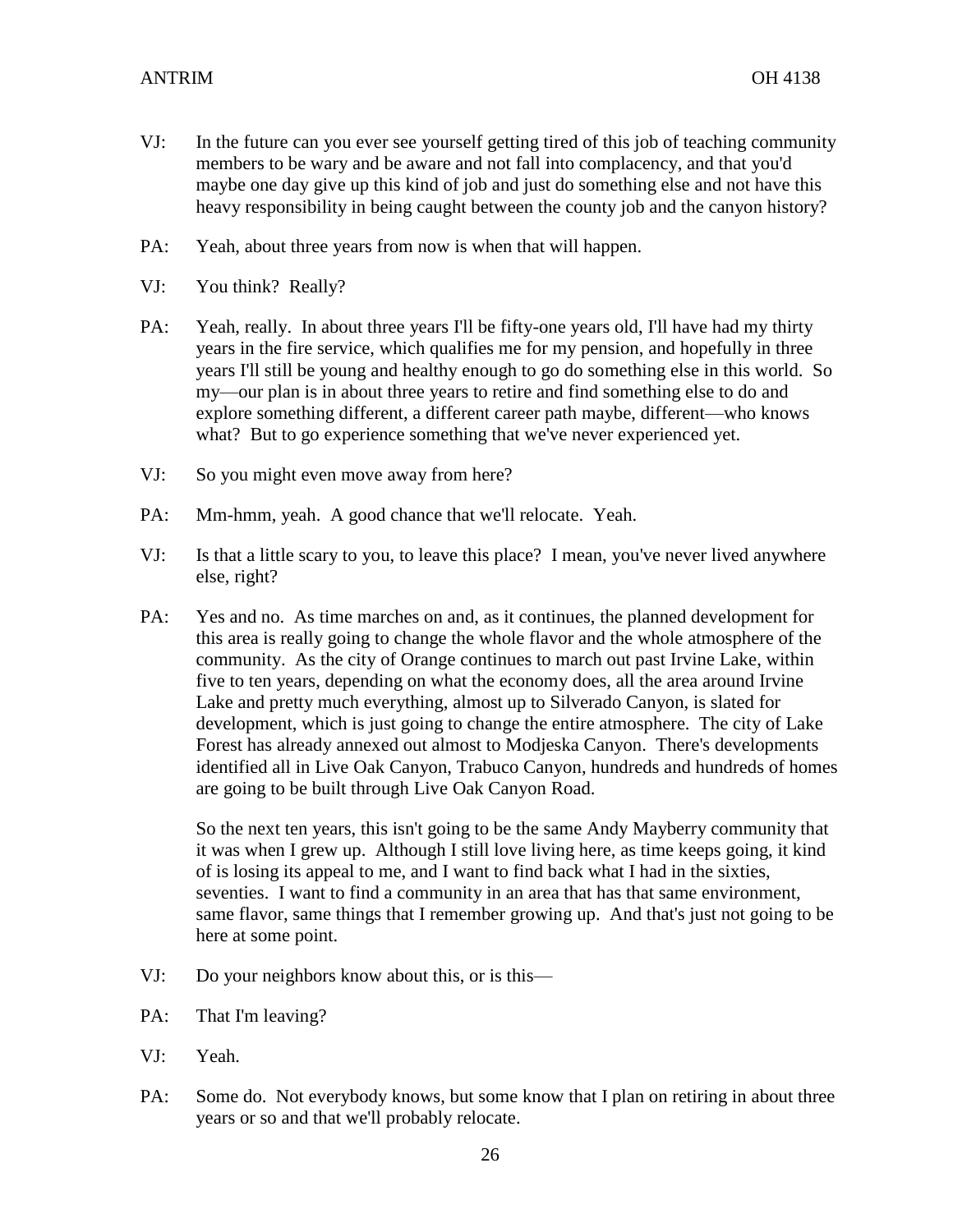- VJ: But they're still talking to you.
- PA: Yeah, they're still talking to me. Yeah, they are. Well, many of them have the same plans. My neighbors across the street, she just retired from the school district a couple of weeks ago, her husband's going to retire probably within a year or so, and they're moving to Illinois, back to where they grew up. Yeah, there's a lot of folks that are transitional, if you will, of people who I grew up with here and who were the long-time residents that kind of got to the same point that I did of going, "You know what, this has just changed too much," and they've found communities in Oregon and Washington and northern California, all areas that have kind of recreated the environment that they had when they lived here.
- VJ: It prompts me to ask what has changed noticeably within the canyon for you, in terms of community life over the last couple of years, that makes you feel this is not quite the place I grew up in?
- PA: Well, the community I grew up in, there was still a couple of restaurants in the canyon, now there's only one. There was two stores, now there's one. There was two gas stations, now there's none. That whole true identity of the community is—I won't say falling apart, but it's different. Now it really does kind of take these catastrophic events to really bring the community together. Whereas, in the past, the community was together all the time. Now it really is—the activities that we had back then, they're a struggle to get with today's life. With everybody's activities and business demands and economic demands, and just what everybody does, it's tougher to have that slower pace, if you will.

[0:80:18]

Now, I spoke earlier about, you know, everybody? Well, now you know everybody in your immediate neighborhood, but there's a lot of people in the canyon who I don't know. I have no clue who they are and no clue where they live. Back in the late seventies, you pretty much knew almost everybody. You could know that that's John's house, that's Jane's house, that's whoever's. Now, it's—for me anyway, it's much more limited than that.

- VJ: So to some extent, the canyon also has become a little bit more of a bedroom community, in place of a small town with its own center.
- PA: Very much so. Yeah, very much so. It is definitely a bedroom commuter community, where people drive to everything because there's nothing—there's the one little café here now. Whereas before, you could drive right down the street to the restaurant and the bar and have dinner and have your Friday night out. You didn't have to go all the way down to the flatlands, if you will. So, yeah, that's changing the whole atmosphere of the community a little bit.
- VJ: So canyon communities are also a part of the change in Southern California, to some extent. Not entirely isolated from it.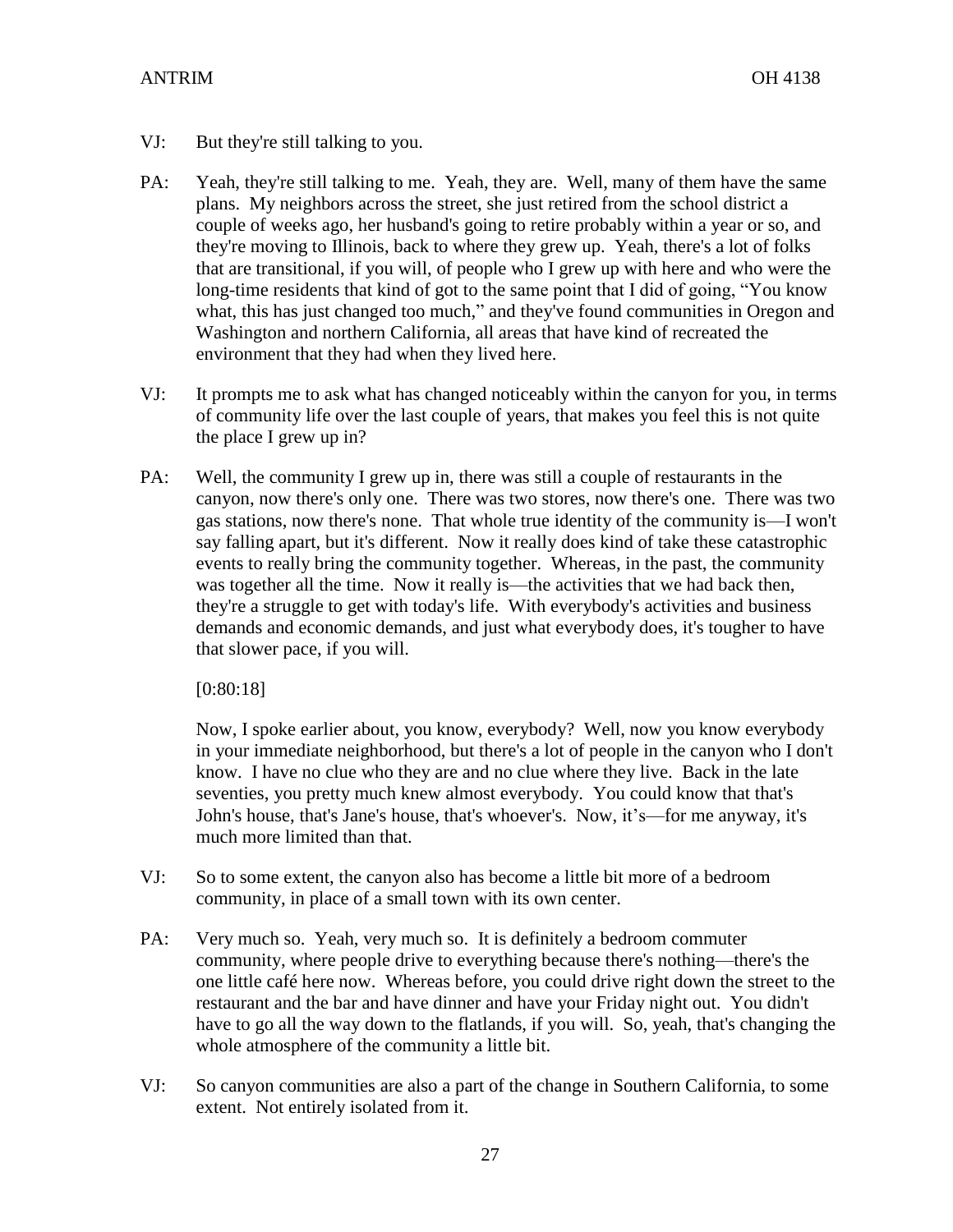- PA: Oh, yeah. We're not exempt from it, unfortunately.
- VJ: Pat, I've asked all the questions I have for you, and you've told me a great deal and this was a very rich and interesting interview. If you have anything you want to tell me that I didn't really ask about, now might be a good time for you to bring that up.
- PA: Boy, I have no idea what it would be. We seem to have covered quite a variety of things, and I don't know if there's anything that stands out that's like, oh, you forgot to ask about –
- VJ: Okay. Well, in that case, that concludes our conversation with Pat Antrim here in the Silverado Canyon. Today is June 7th, 2008. My name is Volker Janssen.

# [END OF INTERVIEW]